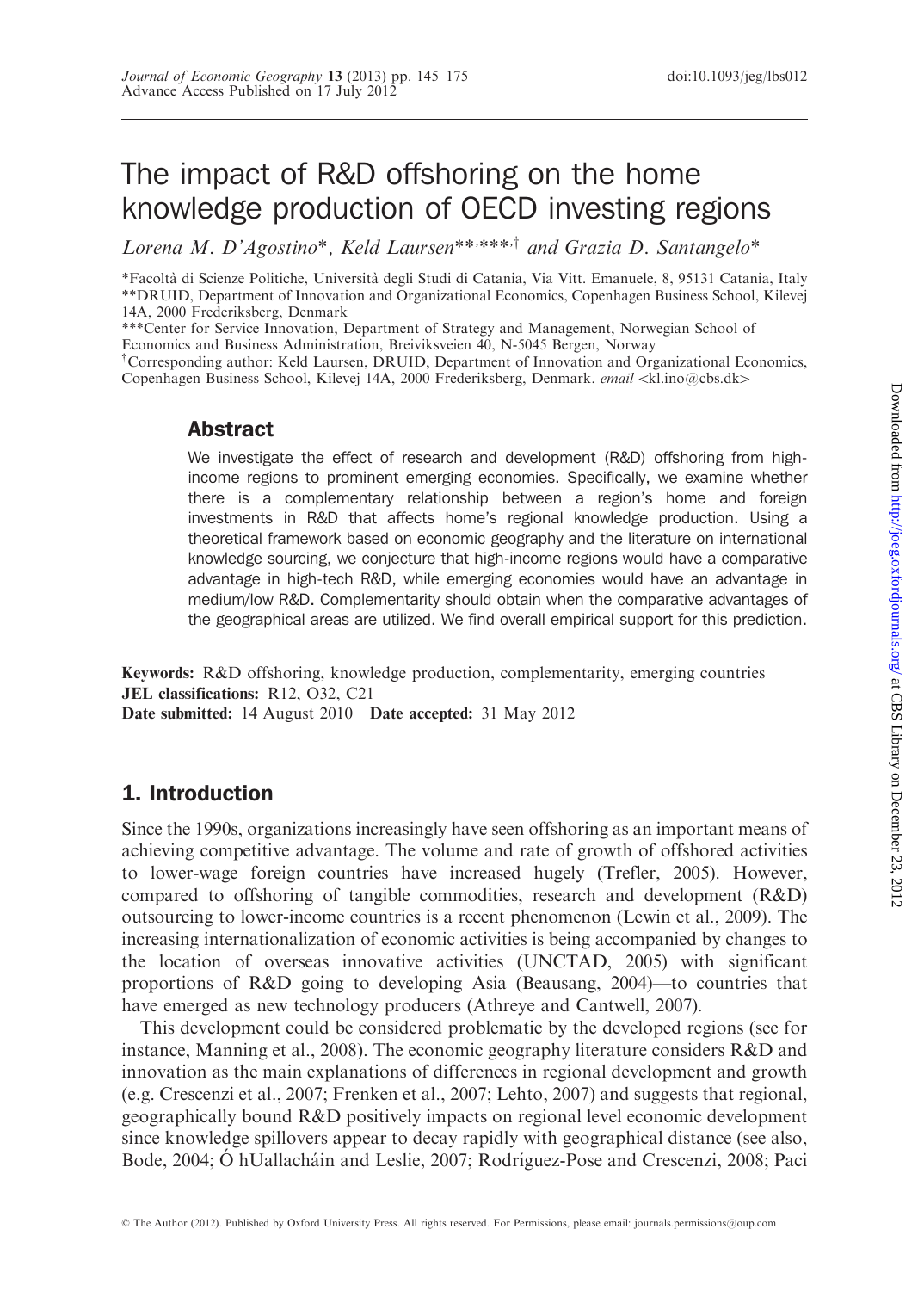[and Usai, 2009](#page-28-0)). On the other hand, the literature on international knowledge sourcing shows that multinational enterprises (MNEs) increasingly are exploiting R&D internationalization to tap into the technological capabilities of specific host locations in order to improve their own abilities to combine knowledge for innovation (e.g. [Cantwell, 1995;](#page-26-0) [Patel and Vega, 1999](#page-28-0); [Santangelo, 2002](#page-28-0); [Verspagen and Schoenmakers,](#page-29-0) [2004](#page-29-0); [Fifarek and Veloso, 2010](#page-27-0)).

The work on regional development and R&D does not address the international division of labour in knowledge production and, with the exception of [Fifarek and](#page-27-0) [Veloso \(2010\)](#page-27-0), the literature on international knowledge sourcing considers only cases where MNEs engage in home-base augmenting investments in other developed regions. Hence, little is known about how offshoring R&D activities to fast-growing emerging economies affects knowledge generation in the home region. [Fifarek and Veloso \(2010\)](#page-27-0), in the context of rare earth catalyst and magnet technologies, examine how foreign (including fast-growing emerging economies) and home innovative activities co-evolve as a result of offshoring. They analyse changes to the geographical dispersion of innovative activities in USA, Europe and Asia, before and after 1990 when offshoring had become prominent in this area, but not the effects on knowledge production at home of R&D offshoring to fast-growing emerging economies.

The present article contributes to both the literatures referred to by investigating whether and how R&D offshoring to fast-growing emerging economies affects knowledge creation in the OECD investing regions. We focus on R&D offshoring to fast-growing emerging economies, including Brazil, Russia, India, China, Singapore and Taiwan (BRICST), since the empirical evidence suggests that this group receives the lion's share of R&D investment from the advanced regions [\(UNCTAD, 2005;](#page-29-0) [Belderbos](#page-26-0) [and Sleuwaegen, 2007\)](#page-26-0). We focus also on the type of R&D offshoring and what Kotabe and Murray [\(2003](#page-27-0), 9) call 'offshore subsidiary sourcing' and others (e.g. [Kedia and](#page-27-0) [Mukherjee, 2008](#page-27-0); [Lewin et al., 2009](#page-27-0)) refer to as 'captive outsourcing'. That is, we examine R&D activities offshored by MNEs headquartered in the OECD region, to subsidiaries in BRICST countries. We use the terms offshoring and internationalization interchangeably. We investigate whether R&D offshoring complements home R&D with respect to knowledge production by the investing region, measured by patent applications. Following Milgrom and Roberts [\(1995](#page-28-0), 181), complementarity among activities obtains if 'doing (more of) any one of them increases the returns to doing (more of) the others'.

While it is possible that offshoring might stifle innovative activity in the home region (see for instance, [Teece, 1987;](#page-29-0) [Manning et al., 2008](#page-28-0)) it is possible also that R&D offshoring to emerging economies will complement and enhance the value of the R&D conducted at home [\(Kotabe, 1990;](#page-27-0) [Verspagen and Schoenmakers, 2004](#page-29-0)). [Mudambi](#page-28-0) [\(2008\)](#page-28-0) suggests that advanced country firms are finding that value-added increasingly is concentrated in the upstream (R&D) and downstream (marketing) ends of the value chain. Thus, firms prefer to focus on these activities at home and to offshore mid value chain activities (manufacturing and standardized services). Following [Lewin et al.](#page-27-0) [\(2009\)](#page-27-0), we propose that, in addition to offshoring activities in the middle of the value chain, parts of the R&D activity could be offshored. We argue that this should not reduce the efficiency of the home region  $R&D$  base.<sup>1</sup>

<sup>1</sup> Note that an observed complementarity effect between offshored and home region R&D in home region production of knowledge implies that investment in offshored R&D makes home region R&D more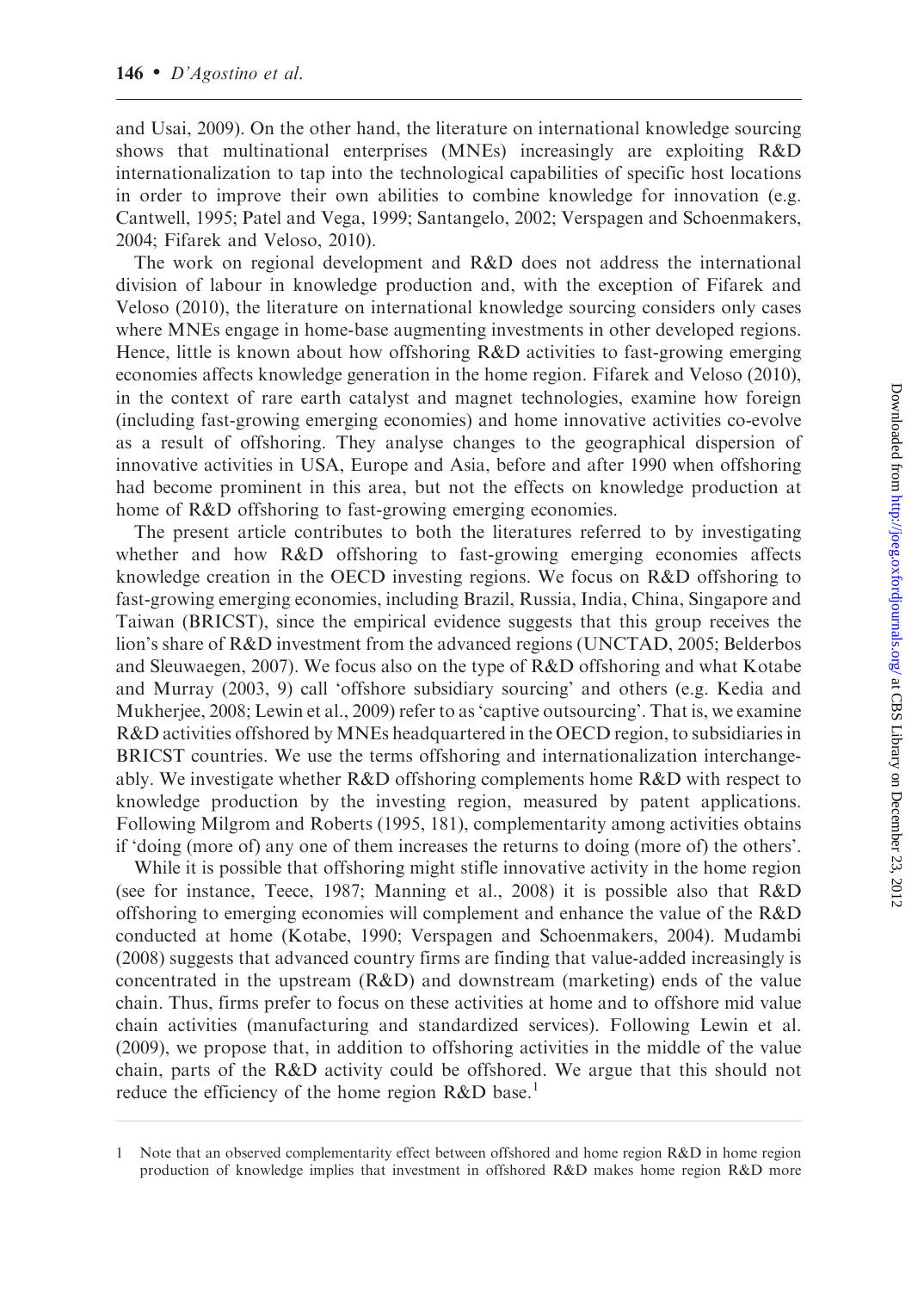We assume that: (i) firms in the advanced regions tend to have comparative advantage in R&D in the most advanced technologies; (ii) less complex technologies are easier to codify and transfer across borders and (iii) modular technologies require coordination at the organizational and knowledge levels, which may be managed better within MNEs (as opposed to being traded on the market) and, also, that these technologies are easier to transfer across borders. Based on these assumptions, we propose that offshored R&D that: (i) is not high-technology intensive and, therefore, is also less complex and (ii) is related to modular technologies, should complement R&D conducted in the more advanced home regions. That is, we posit that R&D offshored to BRICST countries is complementary if it is dissimilar to and less complex than the R&D carried out in the home region (e.g. medium/low technology-intensive R&D activities) and requires systemic integration and is easier to transfer across borders (e.g. R&D in software and knowledge-intensive services). Based on this logic, we also posit that there will be no complementarity effect between offshored R&D in high-technology sectors and home region R&D, in terms of knowledge production in the home region.

Our sample comprises 221 large OECD regions for which we have data on patenting activity, socio-economic indicators and R&D offshoring investments in BRICST countries. The regional focus is in line with the regional systems of innovation (RSI) literature (e.g. [Cooke et al., 1997;](#page-26-0) [Asheim and Gertler, 2005](#page-25-0)) and the distributed or open innovation approach [\(von Hippel, 1988](#page-29-0); [Chesbrough, 2003\)](#page-26-0). The meso level (as opposed to country-level which is a too aggregated unit of analysis) allows us to capture the systemic and 'open' aspect of knowledge production ([Braczyk et al., 1998\)](#page-26-0).

The article is organized as follows. Section 2 revisits the theoretical debate on the effects of home and offshored R&D on home innovation activity, and the notion of complementarity. Section 3 examines firms' location advantages in relation to R&D offshoring; Section 4 presents the arguments related to our theoretical expectations. Sections 5 and 6 describe the data and sample, and the model, and Sections 7 and 8 discuss the complementarity, and the spatial econometric issues. Section 9 provides an exploratory analysis and Section 10 presents the results of the econometric analysis. The discussion in Section 11 concludes the article.

# 2. The theoretical debate

The RSI approach is based on the idea that regional (as opposed to national) borders define the creation of innovation by strongly interrelated local actors ([Asheim, 1996;](#page-25-0) [Braczyk et al., 1998](#page-26-0); [Cooke, 2005](#page-26-0)). The empirical significance of geographical proximity—consistent with the RSI approach—is confirmed in the work on knowledge spillovers [\(Jaffe et al., 1993;](#page-27-0) [Feldman, 1994;](#page-26-0) [Audretsch and Feldman, 1996](#page-25-0)) and clusters [\(Porter, 1990;](#page-28-0) [Beaudry and Breschi, 2003;](#page-26-0) [Iammarino and McCann, 2006\)](#page-27-0), and research highlighting the problems related to knowledge codification, which can hamper knowledge transmission across large geographical distances ([Anselin et al., 1997](#page-25-0); [Bode,](#page-26-0)

effective for producing innovation, reflected in home region patents (and vice versa). However, it provides no information on whether or not offshored R&D is associated with higher (lower) investment in home region R&D per se. If a complementary effect is identified, it could be argued that there is a stronger incentive to invest in home region R&D for a given region where firms offshore R&D compared to regions where firms make no such investment. For a formal representation of how to test complementarity, see Section 7.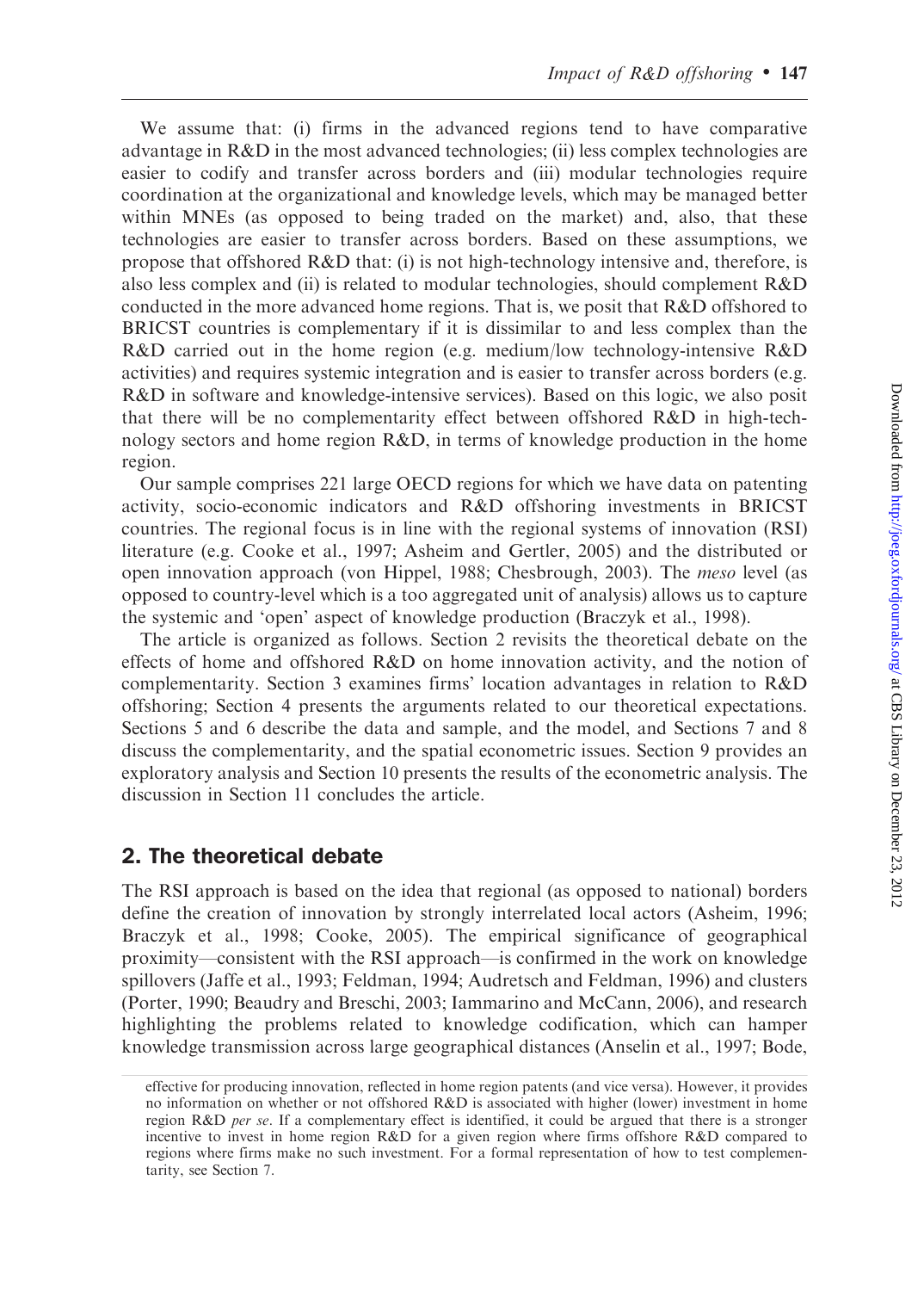[2004](#page-26-0); [Crescenzi et al., 2007](#page-26-0); Rodríguez-Pose and Crescenzi, 2008; [Paci and Usai, 2009](#page-28-0)). Some researchers see the globalization of R&D and innovation as possibly eroding the R&D-based strengths of advanced regions, and predict an incremental shift in R&D activities towards the emerging economies, where scientific and engineering talents are increasing [\(Manning et al., 2008](#page-28-0)). However, [Cantwell \(1995\),](#page-26-0) [Patel and Vega \(1999\)](#page-28-0) and [Le Bas and Sierra \(2002\)](#page-27-0) show that although large firms typically retain the largest share of their R&D in their home countries, a substantial part is conducted in foreign locations, aimed ultimately at sourcing new complementary knowledge.

This might be seen as challenging the RSI approach, but Verspagen and Schoenmakers [\(2004](#page-29-0), 24) argue that the tendency to perform R&D abroad rather implies support for this notion. They argue that the existence of specific skills and competencies in people who are not perfectly mobile means that the technological capabilities of specific RSI cannot be exploited easily at a distance ([Morgan, 2004\)](#page-28-0) and that MNEs that want to make use of specific knowledge need to achieve some sort of physical presence in the region, an argument echoed by [Cantwell and Iammarino](#page-26-0) [\(2001\)](#page-26-0). However, as already pointed out, almost all of these contributions consider cases where MNEs engage in home-based research augmenting activity, conducted in other developed regions.

Drawing on the theoretical notion of complementarity, in this article, we examine how offshoring of R&D to fast-growing emerging economies can affect the efficiency of knowledge production in the home region. As noted above, complementarity arises when the marginal return to one element (practice or activity of the firm, industry or region) increases as the volume of another element increases. This notion has achieved prominence in modern economics through the work of Milgrom and Roberts ([1990](#page-28-0), [1995](#page-28-0)), who drew on the work of [Topkis \(1978\)](#page-29-0) and mathematical lattice theory to model complementarities. There is a large empirical literature on complementarities for a comprehensive review of the complementarity literature applied to management research, see [Ennen and Richter \(2010\)](#page-26-0). A part of this literature addresses the various complementarities involving firms' external linkages related to innovative activities. In this context, and in a much cited empirical paper, [Arora and Gambardella \(1990\)](#page-25-0) find four external knowledge sourcing strategies used by chemical firms that are complementary. [Cassiman and Veugelers \(2006\)](#page-26-0) show that firm-internal and outsourced R&D investments are complementary in affecting product innovation outcomes, and in the geography literature, [Mancinelli and Mazzanti \(2009\)](#page-27-0) analyse potential complementarities between levels of internal R&D and external networking activities in small and medium sized enterprises. We employ a similar empirical methodology to that employed in the latter two articles. Our main claim is that complementarity effects will emerge in relation to geographical technological specialization and reverse knowledge transfer (i.e. from foreign subsidiary to parent company), so that the home region technological knowledge will increase if the home region firms are strong R&D performers and outsource R&D activities to BRICST countries.<sup>2</sup>

<sup>2</sup> Note that we do not check for complementarities between specific technologies. If technological complementarities are very strong, theory and evidence would suggest that the technologies should be kept within the same firm and perhaps at the same geographical location (see, [Nesta and Saviotti, 2005](#page-28-0)).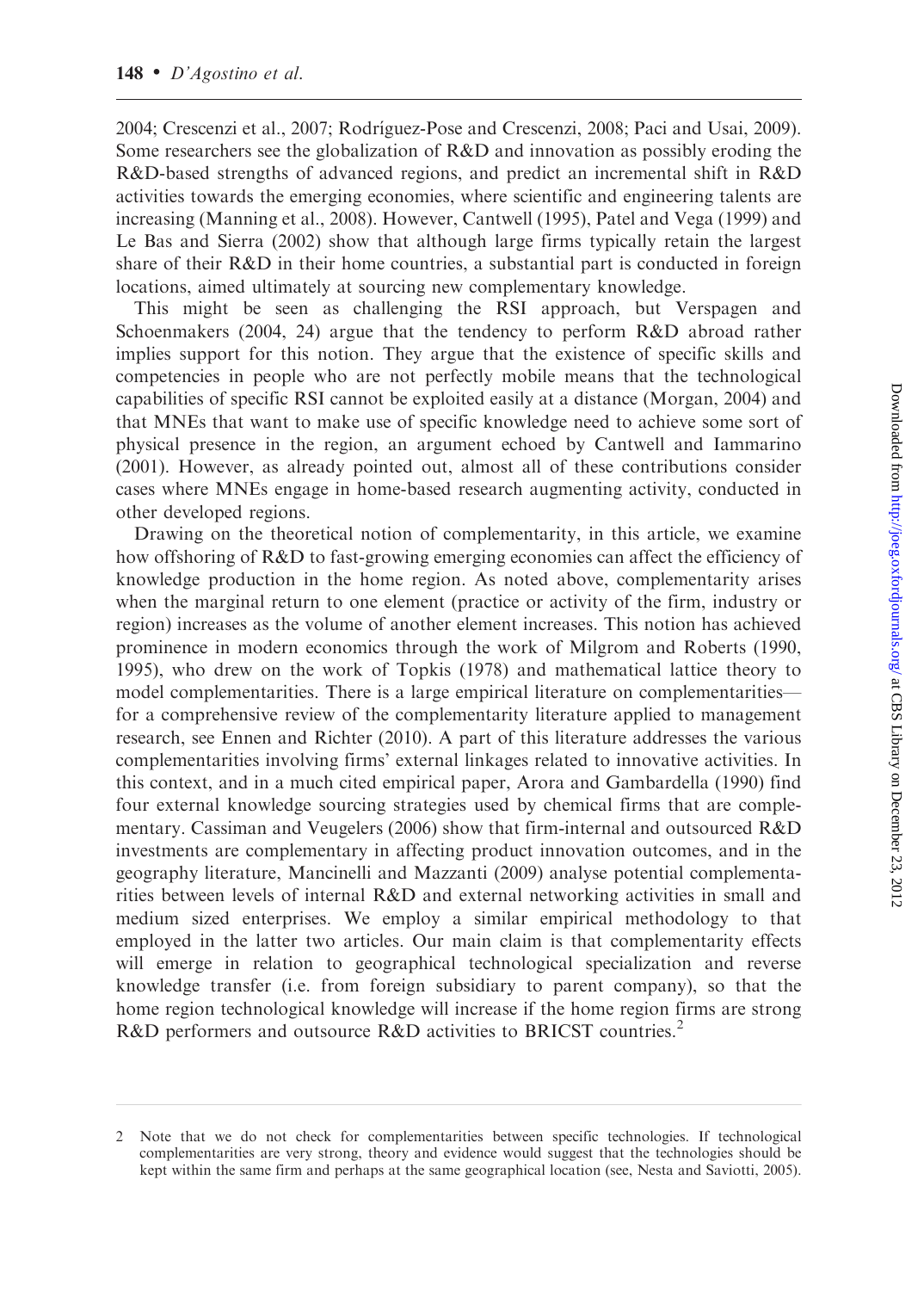### 3. Location advantages of R&D offshoring

Offshoring is part of the global disaggregation of the value chain, and as [Mudambi](#page-28-0) [\(2008\)](#page-28-0) points out, is a critical interface between the interconnected issues of geography and MNE activity. This disaggregation is the result of firms combining the comparative advantages of different geographic locations with in-house resources and competencies, to create and sustain competitive advantage [\(Dunning, 1977](#page-26-0); [Kogut, 1985](#page-27-0); [McCann](#page-28-0) [and Mudambi, 2005](#page-28-0)). The interplay between comparative and competitive advantage determines the optimal location of value chain components (i.e. offshoring decisions). Differences in factor costs have strong implications for where firms locate parts of their value-added chains [\(Kogut, 1985](#page-27-0)) and indicate that they will choose regions and countries that offer comparative advantages. Because regions and countries differ in terms of numbers and quality of production factors, which eventually are reflected in factor costs, and because the intensity of factor use varies along the value chain, the distribution and type of value adding activities between regions and countries will differ. A key driver of offshoring is related to the implied increased division of labour it allows, which enables the offshoring firm to focus on higher value activities in the home region and to outsource lower value activities to emerging developing countries, typically at lower cost [\(Stopford and Wells, 1972;](#page-29-0) [Ramamurti, 2004](#page-28-0); [Doh, 2005;](#page-26-0) [Mudambi, 2008\)](#page-28-0).

The empirical evidence on R&D offshoring suggests that it is enabled by advances in information and communication technology (ICT), which allow information exchange and interaction over larger distances [\(Howells, 1995](#page-27-0); [Manning et al., 2008\)](#page-28-0).<sup>3</sup> The transfer of knowledge over large geographical distances is non-trivial, even when facilitated by modern ICT [\(Bulte and Moenaert, 1998;](#page-26-0) [Morgan, 2004\)](#page-28-0), but this discussion is beyond the scope of the present article.

We posit that location of R&D in emerging countries produces location-specific advantages. An important advantage is that offshore locations offer specific high-quality R&D services at low cost. Also, the regional science and technological base varies 'from country to country and from region to region [and] is said to constitute the location-specific supply base of technological and knowledge externalities that firms draw upon for their competitiveness' ([Amin and Cohendet, 2005,](#page-25-0) 467). Examples are India's supply of engineers and strengths in software development, and Taiwan's strengths in computer hardware. According to Lewin et al. [\(2009](#page-27-0), 920): 'Asian countries such as India and China, and certain countries in Eastern Europe and Latin America, are becoming recognised as suppliers of highly qualified engineering and science talent'. Related to this is evidence of increased clustering of R&D activities in emerging economies (see, e.g. [Chen, 2004](#page-26-0); [Arora and Gambardella, 2005](#page-25-0); [Tan, 2006](#page-29-0)), which is allowing MNEs to exploit these science and technology systems through subsidiary location choices.

<sup>3</sup> Note there are several mechanisms that allow MNEs to transfer tacit knowledge, including communities of practice and knowledge enablers (see, [Gertler, 2003\)](#page-27-0).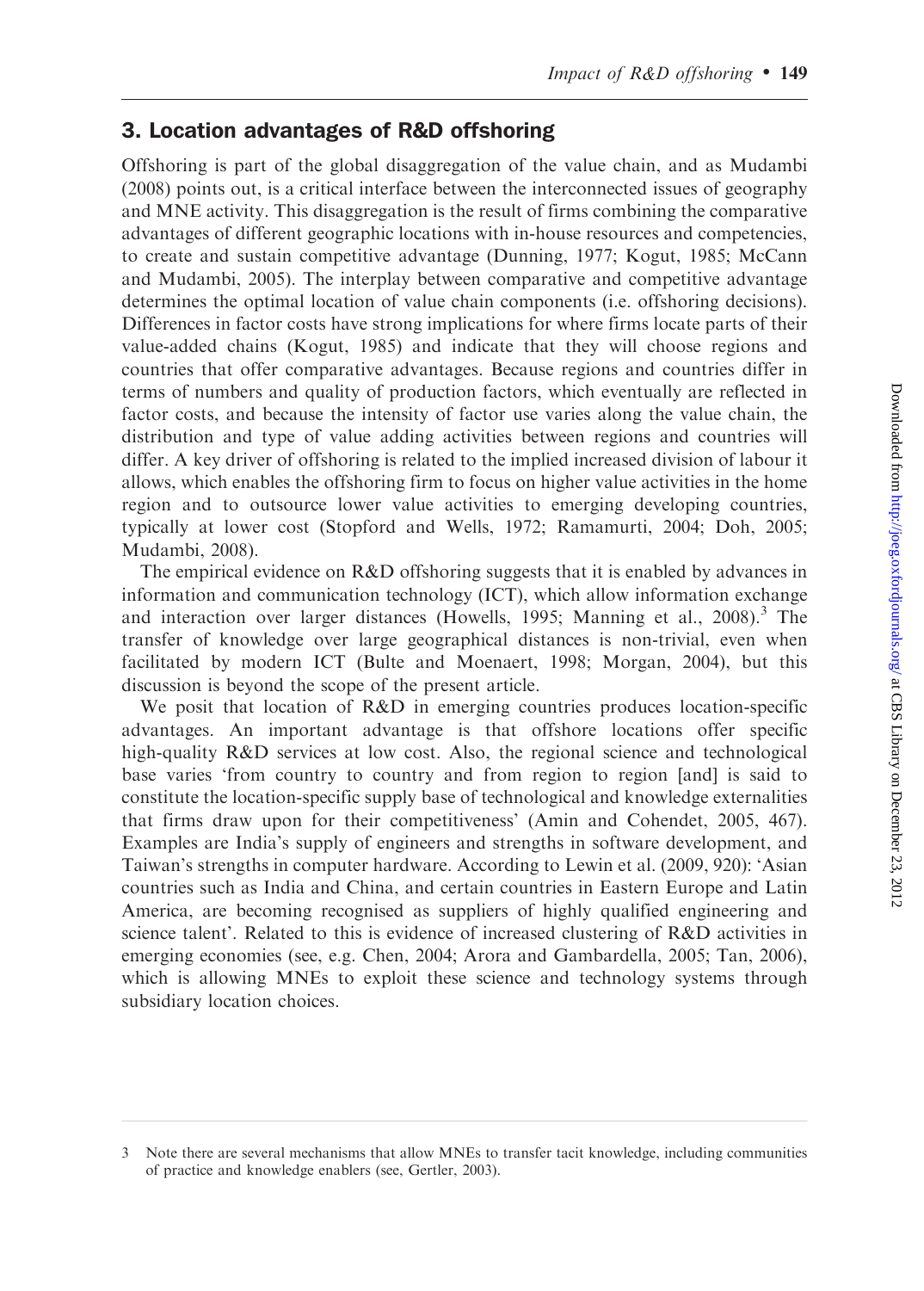#### 4. Complementarity between the home region and offshored R&D

While it is clear that emerging countries' location advantages can benefit MNEs, the effect on knowledge production in the MNE's home region is less clear. R&D offshoring activity could detract from the home base by reducing the effectiveness of knowledge production in the home country. Alternatively, R&D offshoring activity might be 'home-base augmenting' and might increase the efficiency of domestic R&D investment for knowledge production in the home country. It is plausible also that there will be no effect on knowledge clusters in advanced countries and regions and that what they offer will continue to be very high value [\(Doh, 2005](#page-26-0); [Manning et al., 2008](#page-28-0); [Lewin et al., 2009](#page-27-0)). To our knowledge, there is very little empirical evidence on these issues.

In this article, we posit that complementarity effects will emerge due to geographical technological specialization, and reverse knowledge transfer. First, if the R&D activities in the home region are mostly dissimilar to the offshore offerings, MNEs can focus on retaining certain types of R&D in-house and offshoring others. Quinn ([1992,](#page-28-0) 37) notes that 'virtually all staff and value chain activities are activities that an outside entity, by concentrating specialists and technologies in the area, can perform better than all but a few companies for whom that activity is only one of many'. Certainly, R&D offshoring will favour an increased focus on core competencies in the home region, and offshoring some activities may allow the firm to increase managerial attention and resource allocation to those tasks that it does best in the home country, relying on management teams in other locations to oversee tasks where the offshoring firm offers relative advantage. Given the shortage of engineers and scientists in most advanced countries, there are good reasons for a focus on only some R&D activities in the home region.

Secondly, knowledge developed in offshore locations by foreign affiliates may be 'reverse' transferred to the parent [\(Mansfield and Romeo, 1984\)](#page-28-0). The international business and management literature shows that MNEs rely increasingly on this less conventional type of knowledge transfer—from subsidiary to parent company—in order to source new complementary knowledge from distant locations ([Ghoshal et al.,](#page-27-0) [1994](#page-27-0); [Mudambi and Navarra, 2004](#page-28-0); [Rabbiosi, 2011\)](#page-28-0). Strong embedding of the parent firm in the home RSI facilitates the exchange of knowledge and mutual learning in the home country, through trust-based local relationships ([Andersson et al., 2002](#page-25-0); [Forsgren](#page-27-0) [et al., 2005](#page-27-0)). Thus, offshore knowledge is fed into and enhances home region knowledge production. Reverse knowledge transfer, which is based on the relationship between internal R&D and external knowledge sourcing, is further strengthened by the recent trend towards open innovation ([Chesbrough, 2003\)](#page-26-0). The focus of firms' knowledge strategies is changing from more closed to more open innovation and exploitation of knowledge from a range of external actors to develop and commercialize new technology [\(Chesbrough, 2003](#page-26-0)). The transfer of knowledge developed in offshore locations can be seen as part of this trend towards open innovation and accessing external sources of knowledge through deliberate location choices. It allows the firms in a given region to focus on specialized knowledge production while being open to variously located external sources of knowledge—including emerging economies—to promote innovation production.

To assess the complementarity between home and offshored R&D we need to consider the nature and technological intensity of R&D offshoring. We assume that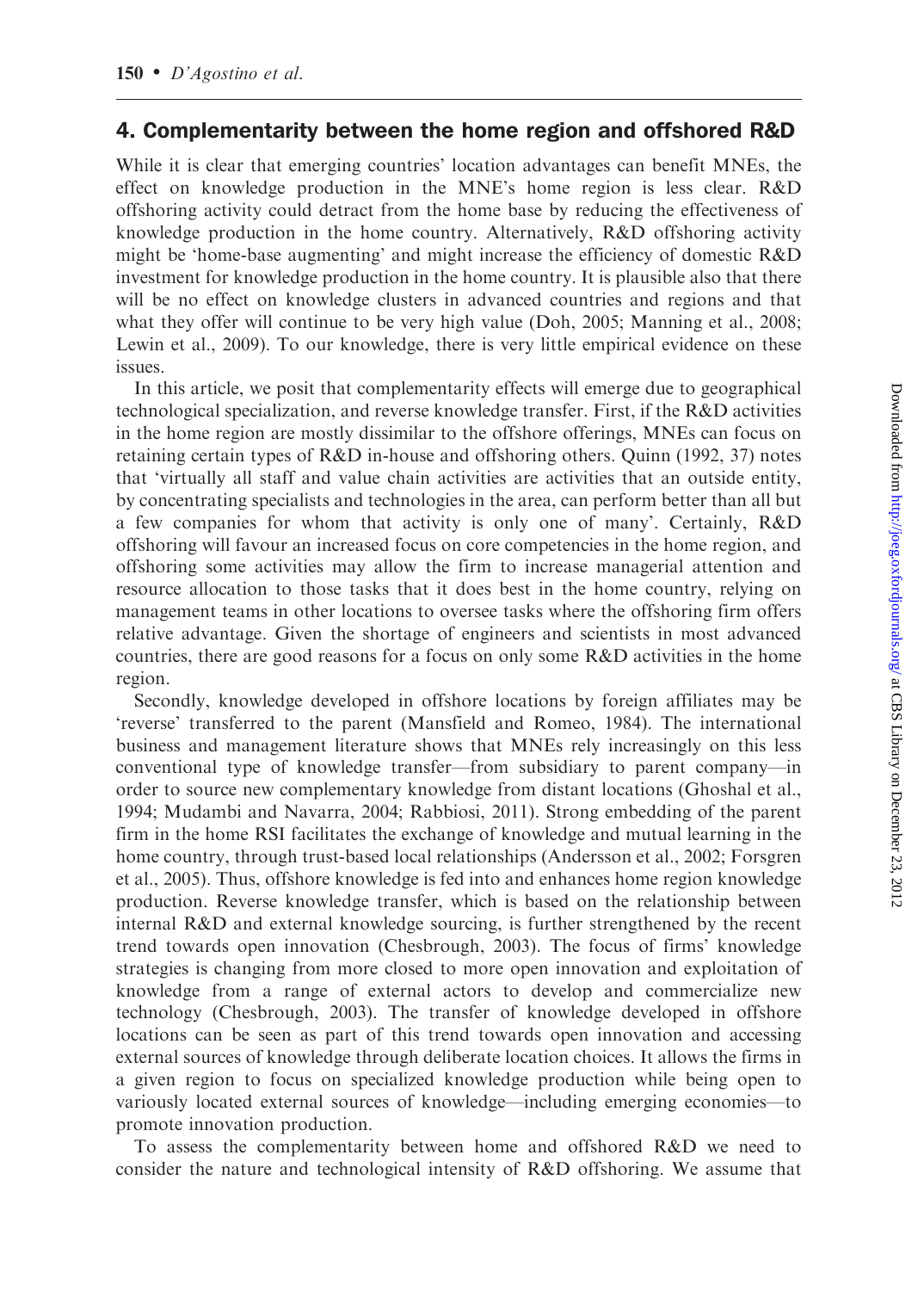firms in the advanced regions have comparative advantage in R&D in the most advanced technologies, and would not expect a complementarity effect between offshored R&D in high-technology sectors and home region R&D, on knowledge production in the investing home region ('Expectation No. 1'). Although, in principle, the offshoring of R&D in these sectors might benefit from relative cost advantages, research suggests that the fast-growing emerging economies need to complete their technological upgrading ([Athreye and Cantwell, 2007\)](#page-25-0), meaning that their real contribution to the production of knowledge in high-technology sectors in advanced locations may be limited.

However, we expect offshored R&D in medium/low technology-intensive ('Expectation No. 2') to complement home region R&D activity, for two reasons. First, medium/low technology-intensive activities are likely to be dissimilar to home region technological activity. Advanced regions tend to have comparative advantage in R&D in the most advanced technologies, while offshore locations will likely have comparative advantage in medium/low technology-intensive R&D activities. The knowledge production of advanced regions will be enhanced because scarce factors of production can be directed towards areas of comparative advantage (involving the most advanced R&D activities) for the firms in those regions. Secondly, and related, the innovation literature shows that less complex (e.g. medium/low) technologies are easier to transfer from the offshore location to the home region because they are easier to codify than the most advanced technologies ([Cantwell and](#page-26-0) [Santangelo, 1999](#page-26-0)).

Finally, we expect offshoring in software and knowledge-intensive services sectors will complement home region R&D activity ('Expectation No. 3'). The innovation literature shows that modular technologies (e.g. software and knowledge-intensive services) are easier to transfer ([Kotabe et al., 2007](#page-27-0)) and to integrate with other technologies ([Brusoni and Prencipe, 2001\)](#page-26-0). In turn, the relatively lower costs of transferring and integrating technologies developed offshore to promote the production of knowledge in the home region, increases the probability of a complementarity effect between offshored and home region R&D activities in home production of knowledge. However, whether software and knowledge intensive services technologies are fully modular, or display degrees of interdependence with other technologies when applied in the same product, is debateable. For instance, the development of advanced robotics hardware is likely to be strongly interdependent with the development of the advanced software required to control it. Similarly, there is no consensus that the emerging economies have a clear comparative advantage in software and knowledge-intensive services ([Arora and Gambardella, 2005](#page-25-0)).

# 5. Data and sample

Our sample includes 221 regions in 21 OECD countries, with R&D investments in BRICST. We constructed a data set for these regions using data from the OECD REGPAT database (version January 2010), fDi Market database and OECD Regional Database (RDB).

OECD REGPAT collects patent applications filed under the Patent Cooperation Treaty (PCT), on which the European Patent Office (EPO) is the designated office. The PCT provides an alternative route to direct application to national/regional patent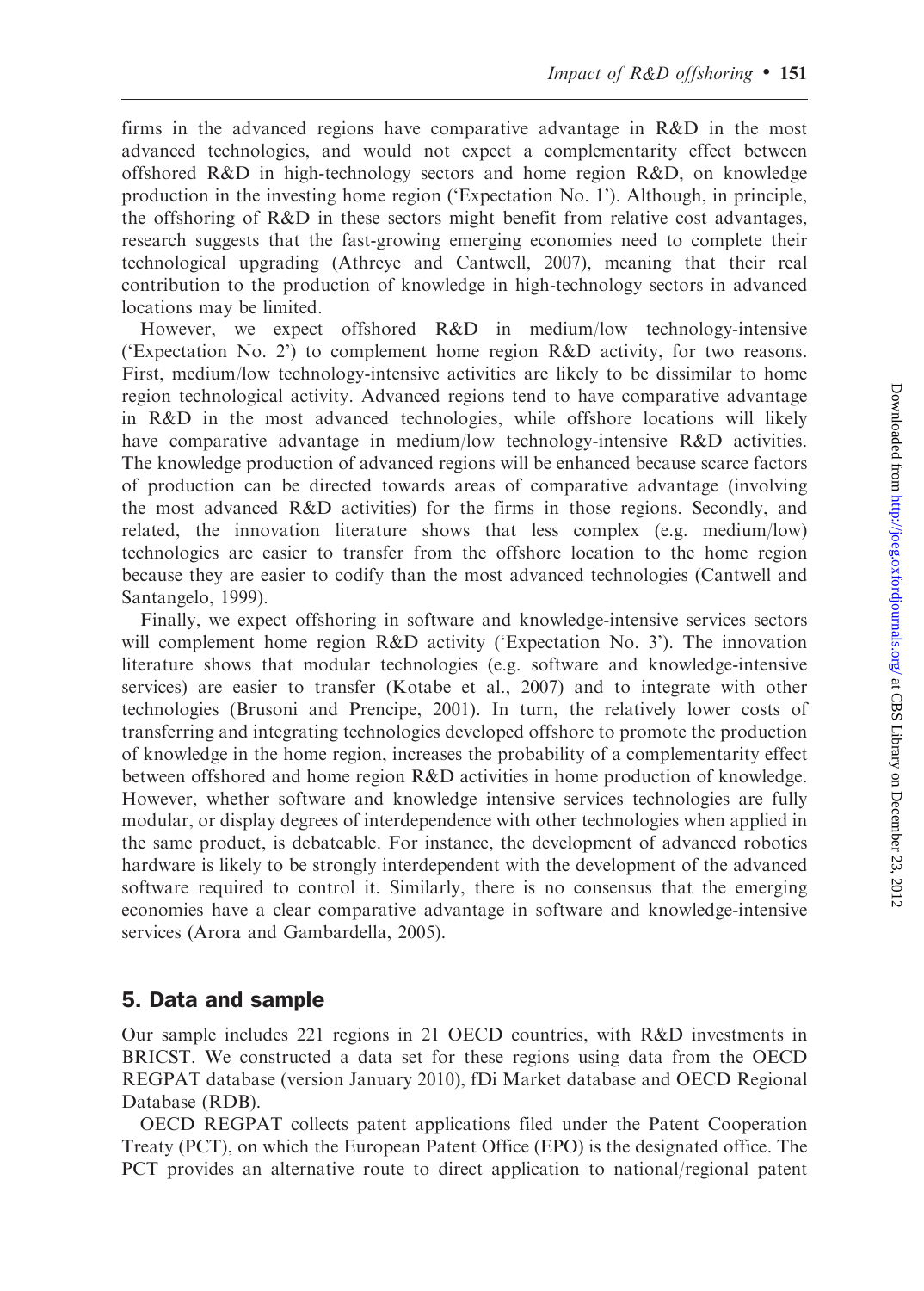offices. It enables application for patent rights in multiple countries via one application in one language, although only the designated national (e.g. the US Patent and Trademark Office) or regional (e.g. the EPO) patent office has the authority to grant a patent. The PCT process is considered important internationally because it is not biased towards any particular country ([Le Bas and Sierra, 2002](#page-27-0); [Khan](#page-27-0) [and Dernis, 2006\)](#page-27-0). PCT applications in the OECD REGPAT database are 'regionalized', a process that links inventor and applicant addresses to regional codes. Its regionalization covers 42 countries ([Maraut et al., 2008\)](#page-28-0), 30 of which are OECD members (see Appendix A for the OECD countries included). The sub-national units are OECD Territorial Grids [\(OECD, 2008\)](#page-28-0). According to this system, the regions in OECD member countries are classified at two hierarchical levels: Territorial levels 2 and 3 (TL2 and TL3) include 335 and 1679 regions, respectively. This study uses the more aggregated TL2. For most European countries, the TL corresponds to Eurostat (NUTS) classifications (see Appendix B for details of the NUTS Classification). REGPAT provides information on the technological content of patents. Drawing on International Patent Classification (IPC, version 8) codes, we can assign each patent's technological field to one of the following technological groups [\(Schmoch, 2008\)](#page-28-0): (i) Electrical Engineering, (ii) Instruments, (iii) Chemistry, (iv) Mechanical Engineering and (v) Other.

The fDi Market database relies on media sources and company data, and collects detailed information on cross-border greenfield and expansion investments worldwide (available from 2003). fDi Market data are based on investment announcements, and provide daily updated data. For each foreign direct investment (FDI) project, fDi Market reports information on the investment (e.g. the leading industry sector), the home and host countries and regions and cities involved, and the investing company (e.g. location). For the present analysis, we converted the fDi Market database sectors to offshoring investments based on the OECD classification [\(Hatzichronoglou, 1997\)](#page-27-0) of sector R&D intensity (i.e. High-technology, Medium-high technology, Medium-low technology and Low technology). Due to the very small number of offshoring investments in the Medium-low and Low technology industries, we aggregated these sectors with the Medium-high group, labelling it Medium/low. Also, since offshoring investment occurs in knowledge-intensive services, we exploit the [EUROSTAT \(2006\)](#page-26-0) classifications. The OECD and EUROSTAT classifications are based on NACE Rev. 1.1. [Table 1,](#page-8-0) column 1 lists the fDi Market sectors with Standard Industry Classification (SIC) sectors in parentheses; column 2 contains the relative OECD and EUROSTAT sectors with NACE Rev. 1.1 codes in parentheses; column 3 reports the three sectoral aggregations adopted in our analysis, that is, high  $(H)$ , medium/low  $(M)$  and knowledge-intensive services, including software (KS).

One of the limitations of the fDi Market database is that it collects planned (future) investments. Some projects are never realized or are realized in a different form from originally announced. However, we believe that the percentage of these projects is negligible since the database is a source of FDI project information used for the UNCTAD World Investment Report and is used by the Economist Intelligence Unit. Finally, we rely on the OECD RDB, which collects socio-economic indicators for the OECD regions (e.g. demographic statistics, regional accounts, regional labour market, innovation indicators, social indicators).

We combined the three data sources drawing on information in fDI Markets on the investing firm's location. In particular, we matched each investing firm's location with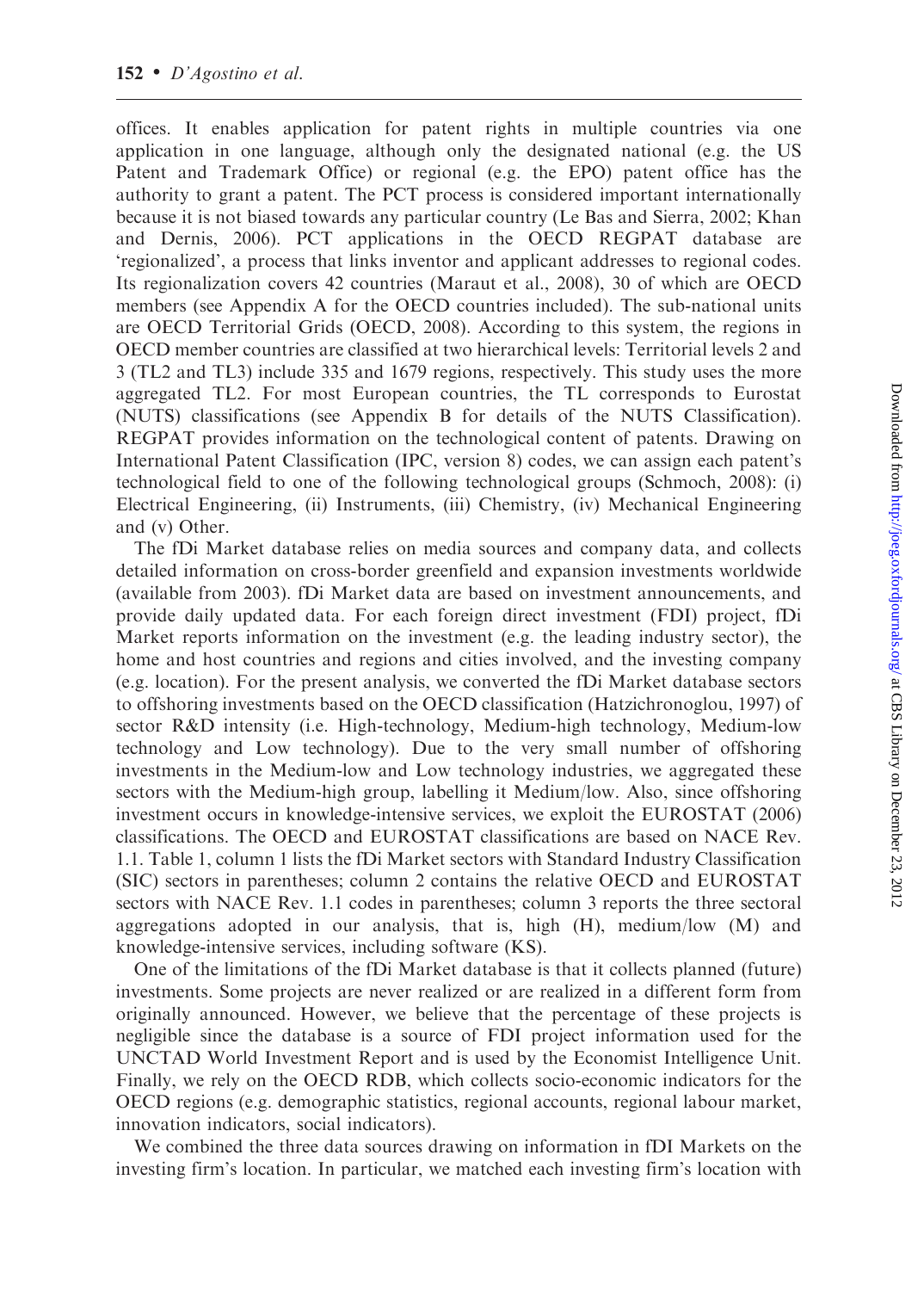<span id="page-8-0"></span>

| fDi Market, OECD and EUROSTAT sectoral breakdown, and the sectoral aggregation adopted<br>Table 1.                                                                                                                                                                                                                                                                                                |                                                                                                                                                                                        |                      |
|---------------------------------------------------------------------------------------------------------------------------------------------------------------------------------------------------------------------------------------------------------------------------------------------------------------------------------------------------------------------------------------------------|----------------------------------------------------------------------------------------------------------------------------------------------------------------------------------------|----------------------|
| in parentheses)<br>Di market aggregations (SIC codes                                                                                                                                                                                                                                                                                                                                              | OECD/EUROSTAT (NACE Rev. 1.1 codes in<br>parentheses)                                                                                                                                  | Aggregations adopted |
| Communications (366, 482, 483, 484, 489)<br>Consumer electronics (363, 365, 386)<br>Electronic components (362, 364, 3671, 3672, 3677, 3678,<br>489)<br>Pharmaceuticals (2834, 2835, 8731, 8734)<br>Business machines and equipment (357)<br>Semiconductors (3674, 3675, 3676)<br>Biotechnology (2836, 8731)<br>Medical devices (384, 385)<br>Aerospace (372)<br>3679, 369)                       | Computers, office machinery (30)<br>Electronics-communications (32)<br>Scientific instruments (33)<br>Pharmaceuticals (24.4)<br>Aerospace (35.3)<br>High-technology                    | High (H)             |
| tools (352, 353, 354,<br>Non-automotive transport OEM (373, 374, 375, 379, 3715,<br>$552, 553, 75$<br>$, 287, 289, 8731)$<br>Industrial machinery, equipment and<br>Chemicals (281, 2833, 284, 285, 286,<br>Automotive OEM (3711, 3713, 551,<br>355, 356, 358, 359, 3617, 382)<br>3716, 555, 556, 557, 558, 559)<br>Automotive components (3714)<br>Engines and turbines (3517)<br>Plastics (282) | Other transport equipment $(35.2 + 35.4 + 35.5)$<br>Non-electrical machinery (29)<br>Electrical machinery (31)<br>Medium-high-technology<br>Chemicals (24-24.4)<br>Motor vehicles (34) | Medium/low (M)       |
| (17, 324, 327, 5032,<br>2869)<br>Building and construction materials (5033, 5039, 5211)<br>Alternative/renewable energy (2819,                                                                                                                                                                                                                                                                    | Rubber and plastic products (25)<br>Medium-low-technology<br>Shipbuilding (35.1)                                                                                                       |                      |
| Consumer products (387, 391, 393, 394, 395, 396, 399, 523,<br>525, 526, 527, 537, 563, 569, 57, 59, 76)<br>Coal, oil and gas (12, 13, 29, 554)                                                                                                                                                                                                                                                    | Other manufacturing (36.2 through 36.6)<br>Non-ferrous metals $(27.4 + 27.53/54)$                                                                                                      |                      |
| Metals (10, 33, 34)<br>Rubber (30)                                                                                                                                                                                                                                                                                                                                                                | Ferrous metals $(27.1 \text{ through } 27.3 + 51/52)$<br>Non-metallic mineral products (26)<br>Fabricated metal products (28)<br>Petroleum refining (23)                               |                      |

 $\ddot{\cdot}$ þ J.  $\overline{a}$  (continued)

 $(continued)$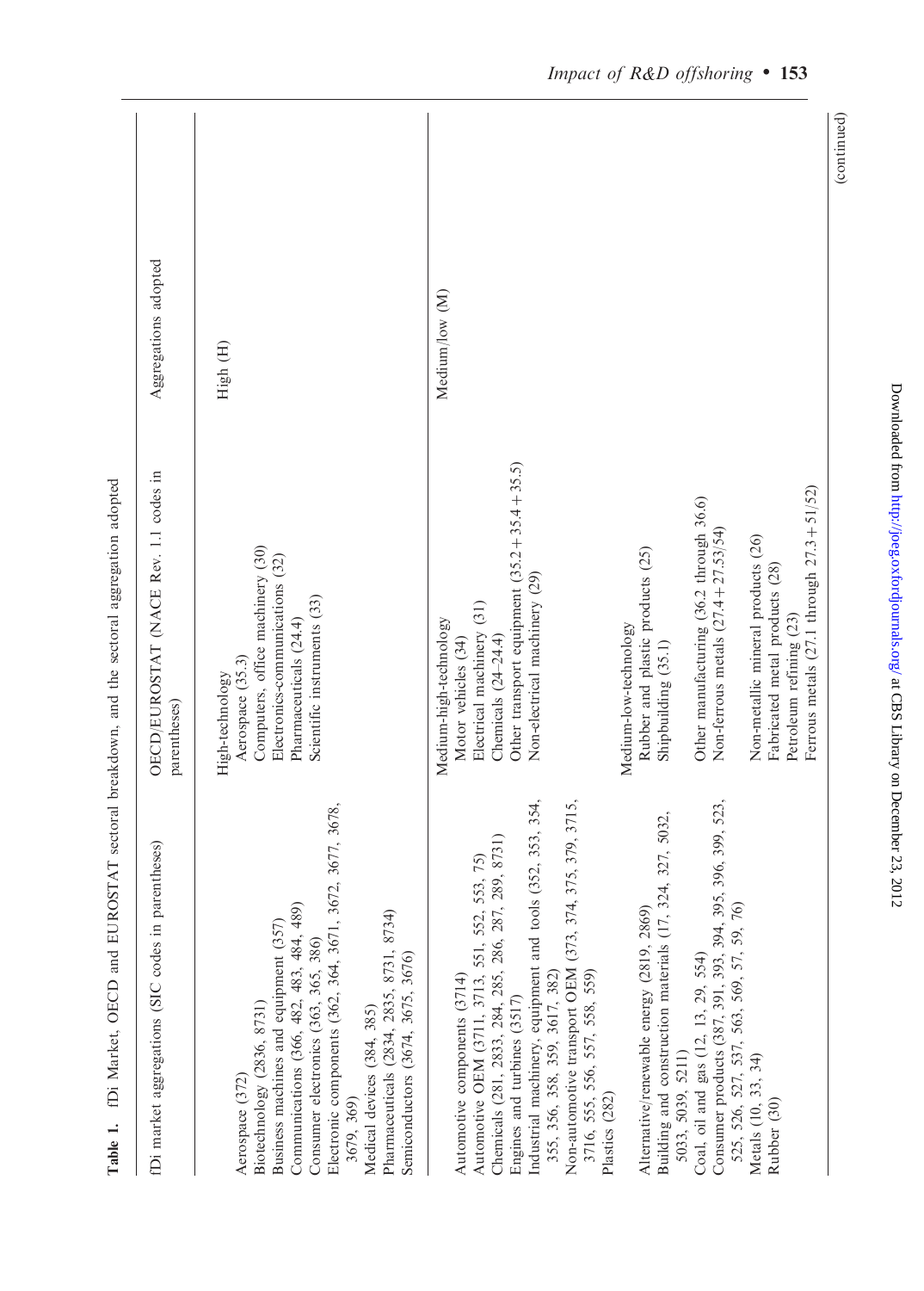| Continued<br>Table 1.                                                                                                                                                                                                             |                                                                                                                                                                                                                                                                                                                                                                                                                                                                               |                                   |
|-----------------------------------------------------------------------------------------------------------------------------------------------------------------------------------------------------------------------------------|-------------------------------------------------------------------------------------------------------------------------------------------------------------------------------------------------------------------------------------------------------------------------------------------------------------------------------------------------------------------------------------------------------------------------------------------------------------------------------|-----------------------------------|
| in parentheses)<br>fDi market aggregations (SIC codes                                                                                                                                                                             | OECD/EUROSTAT (NACE Rev. 1.1 codes in<br>parentheses)                                                                                                                                                                                                                                                                                                                                                                                                                         | Aggregations adopted              |
| Food and tobacco (01, 02, 07, 08, 09, 201, 202, 203, 204,<br>Paper, printing and packaging (26, 27)<br>Textiles (22, 23, 31, 561, 562, 564, 565, 566)<br>205, 206, 207, 209, 21, 54)<br>Wood products (24, 25)<br>Beverages (208) | Food, beverages and tobacco (15+16)<br>Textile and clothing (17 through 19)<br>Wood and furniture $(20 + 36.1)$<br>Paper printing $(21 + 22)$<br>Low-technology                                                                                                                                                                                                                                                                                                               |                                   |
| 735, 736, 738, 81, 82,<br>67)<br>Financial services (60, 61, 62, 63, 64,<br>Business services (731, 732, 733, 734, 871, 872, 8732, 8733, 874)<br>Software and IT services (737)                                                   | (70), Renting of machinery and equipment, etc. (71),<br>auxiliary activities (65, 66, 67), Real estate activities<br>Computer and related activities (72), Research and<br>mediation, insurance, pension funding and other<br>Education, Health and social work, recreational,<br>Post and telecommunications (64), Financial inter-<br>development (73), Other business activities (74)<br>cultural and sporting activities (80, 85, 92)<br>Water and Air Transport (61, 62) | Knowledge-intensive services (KS) |
| Source: Authors' elaboration on Hatzichronoglou (1997), EUROSTAT (2006) and IDi Market database.                                                                                                                                  |                                                                                                                                                                                                                                                                                                                                                                                                                                                                               |                                   |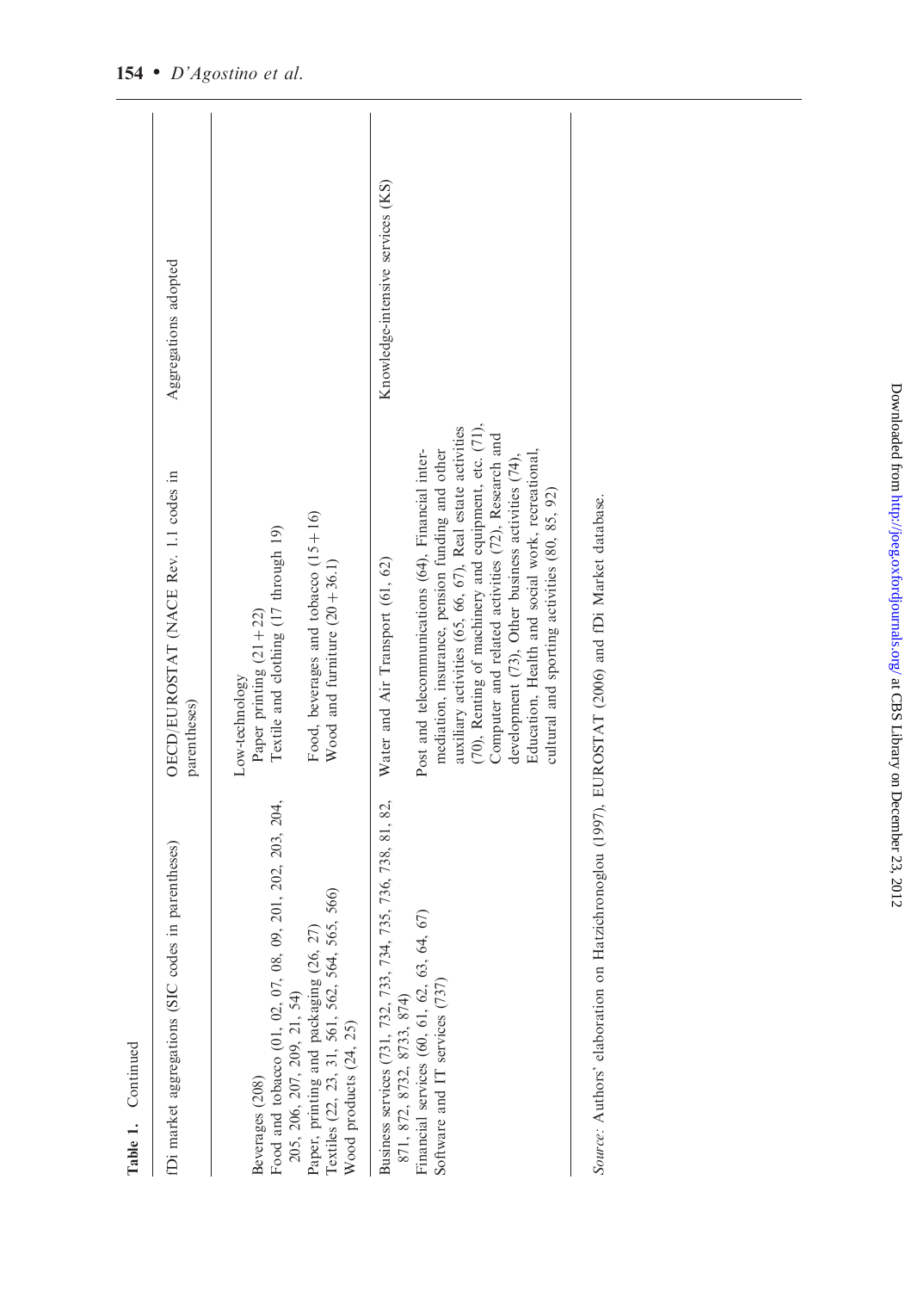1 of the 221 TL2 regions in REGPAT and the OECD RDB.<sup>4</sup> This allowed us to link each R&D investment to the home region's patenting activity and socio-economic indicators.

# 6. The model

# 6.1. The main variables

To model regional knowledge production we use [Griliches's \(1979\)](#page-27-0) and [Jaffe's \(1989\)](#page-27-0) knowledge production function (KPF) framework, which models the functional relationship between knowledge production process inputs and output, that is, economically useful new technological knowledge. It takes the form of a two-factor Cobb–Douglas production function, which relates a knowledge output measure to input measures. Studies using the KPF framework mostly focus on R&D expenditure and university research as input measures, and firms ([Griliches, 1979](#page-27-0)) and geographical locations of firms (countries or sub-national territorial entities) ([Jaffe, 1989\)](#page-27-0) as the unit of analysis. In line with our research objectives, we follow [Jaffe \(1989\)](#page-27-0) and the literature that developed from his work (e.g. [Anselin et al., 1997; Acs et al., 2002;](#page-25-0) [Bode, 2004;](#page-26-0) [Fritsch and Slavtchev, 2011\)](#page-27-0), and adopt TL2 regions as the unit of analysis. We consider R&D expenditure and R&D offshored to BRICST as inputs. Thus, the regional knowledge production function (RKPF) we estimate analytically is expressed as

$$
\log(K_{rt}) = \alpha + \beta \log(\text{R\&Dhome}_{rt-1}) + \gamma \log(\text{R\&Doff}_{rt-1}) + \delta \log(Z_{rt-1}) + \varepsilon_r \tag{6.1}
$$

where K is a proxy for the knowledge of region r at time t,  $R\&Dh$  home is regional R&D,  $R&D$ off is R&D from region r to BRICST and Z typically includes a measure of the innovation-related interactions within region r. The last three terms refer to  $t-1$ . The parameters  $\beta$ ,  $\gamma$  and  $\delta$  are output elasticities. Positive and significant coefficients of  $\beta$ ,  $\gamma$ and  $\delta$  indicate the positive effects of different regional knowledge sources on regional knowledge production.

Innovation counts or patents are used traditionally to measure regional knowledge [\(Jaffe, 1989](#page-27-0); [Anselin et al., 1997, 2000; Baptista and Swann, 1998; Acs et al., 2002;](#page-25-0) [Bode, 2004](#page-26-0)). Although patents have several shortcomings [\(Griliches, 1979\)](#page-27-0), we use number of patents as an indicator of regional innovation. We take the fractional count of PCT applications aggregated by the region  $r$  of residence of the inventor in year 2006–2007 (2-year average) and transform it in logarithm  $(log K_r)$ . Note, that, if more than one inventor is named on a patent, it is shared equally. Therefore, for each region we count the share of the inventors resident in that region. No regions have zero patents. The fractional counts render the dependent variable more similar to a continuous than a discrete variable. Also, the transformation in logarithm of the dependent variable helps alleviating the censoring problems that can arise when dealing with patents, since the skewness and kurtosis values of the transformed variable are

<sup>4</sup> To check that R&D investment was made by the headquarters (subsidiary investment is considered rare), we traced headquarters and TL2 regional locations using Hoovers online [\(http://www.hoovers.com\)](http://www.hoovers.com) database and other web sources. We matched headquarters location to 1 of the 221 TL2 regions, which is consistent with a new R&D unit set up in BRICST by another corporate unit ultimately reporting to the corporate headquarters. In 4% of the R&D in our sample, the R&D investment was not made by the headquarters.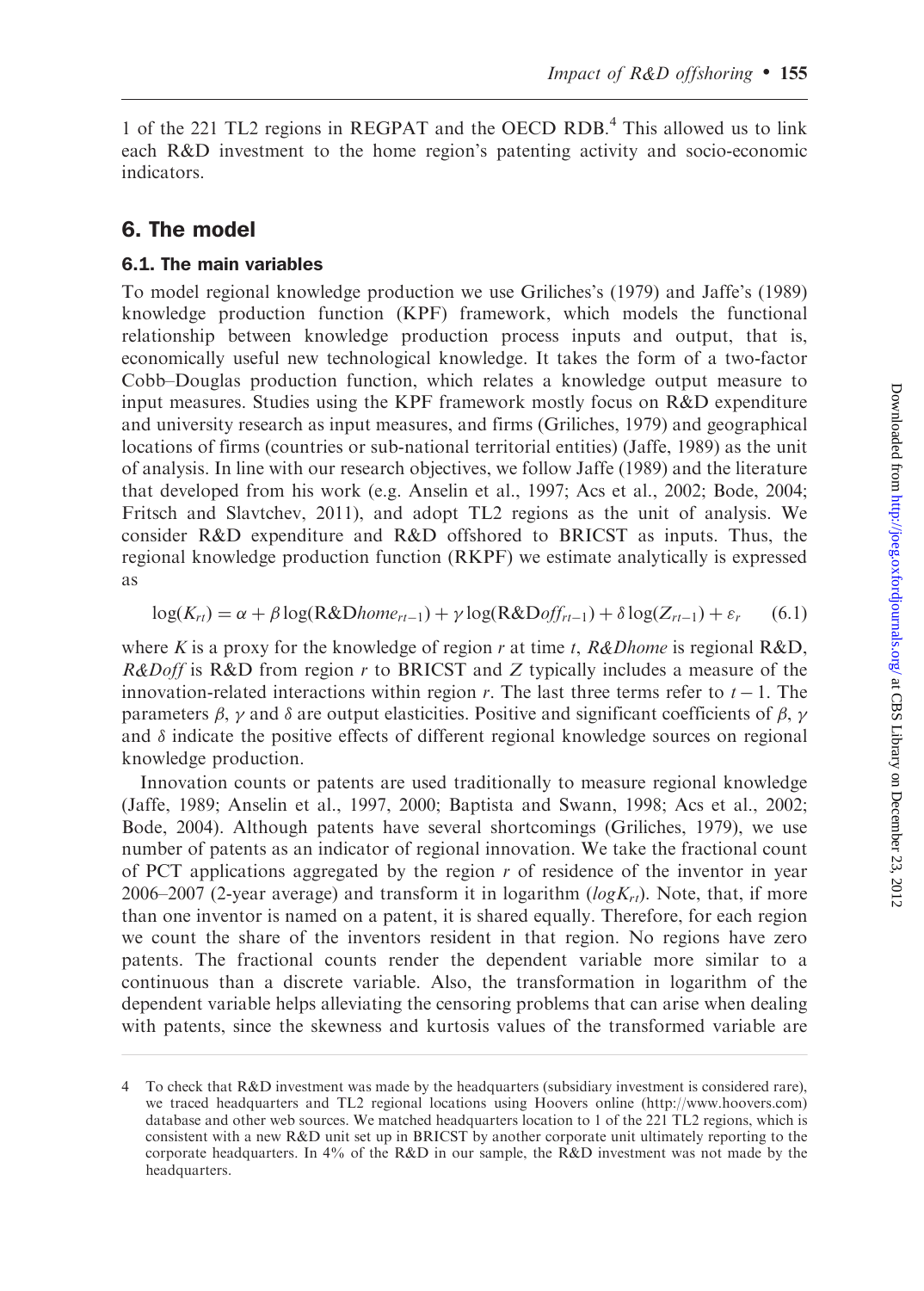close to a normal distribution (skewness 1.66 and kurtosis 6.07). To proxy for regional R&D we follow [Jaffe \(1989\)](#page-27-0) and used regional average R&D expenditure (US PPP) for the period 2003–2005. To account for R&D offshoring to BRICST from region  $r$ , we adopt the average number of R&D offshoring investments made by firms headquartered in region  $r$  in the period 2003–2005.

#### 6.2. Controls

Taking region as the unit of analysis, we account for the systemic regional characteristics of knowledge production, which emerge as a result of firms not innovating in isolation and are affected by several spatially bounded elements ([Lundvall, 1992](#page-27-0)). To control for these elements, we introduce a set of exogenous variables calculated for the period 2003–2005 and expressed in logarithms.

Following prior studies (e.g. [Sterlacchini, 2008](#page-29-0); [Usai, 2011\)](#page-29-0), we control for regional population density (DEN) to proxy for inter-firm relationships, under the assumption that interaction and collaboration among firms in agglomerations are stronger. To capture a primary city effect, we introduce a binary variable  $(CAP)$  that takes the value 1 if the region hosts the country capital. R&D laboratories and firms' headquarters frequently are located in capital cities, $\frac{5}{5}$  to be proximate to government research centres and other large R&D actors, among other reasons ([Feldman, 2003](#page-26-0)). To control for the local presence of financial institutions, we use share of employment in financial intermediation (FIN SHARE). The more localized these financial institutions, the closer they are to the needs of innovative firms ([Cooke et al., 1997](#page-26-0)). Also, [Lundvall](#page-27-0) [\(1992\)](#page-27-0) highlights the significance of R&D organizations in innovation systems. In the past, knowledge production relied mainly on internal R&D laboratories; contemporary knowledge production increasingly is the result of a more open process ([Chesbrough,](#page-26-0) [2003](#page-26-0)) characterized by inter-firm collaboration, firm–university partnerships, start-ups and science networks. These collaborations for innovation often have a cross-border dimension, as shown by the rise in international technological partnerships (e.g. [Narula](#page-28-0) [and Hagedoorn, 1999\)](#page-28-0). Therefore, we control for international inter-regional collaboration by considering the share of patents with multiple inventors, at least one of whom is located in a different country *(INTERNATCOOP)*. In addition to [Lundvall's](#page-27-0) [\(1992\)](#page-27-0) elements, we consider the role of education and training, as suggested by [Freeman \(1987\)](#page-27-0), and include the share of labour force with tertiary level education (HK SHARE) as a proxy for human capital. In line with the large literature on the contribution of industry and universities to regional knowledge production (e.g. [Anselin](#page-25-0) [et al., 1997; Acs et al., 2002\)](#page-25-0), we include two additional variables—for regional shares of industry (R&D\_BUS) and university (R&D\_UNI) R&D expenditure. Although the TL2 classification accounts for the regional geographic dimension and population size, it is based primarily on existing institutional divisions. Therefore, TL2 regions vary in dimension and, especially, population size. We account for differences in region size by controlling for number of inhabitants (POP) [\(Bode, 2004\)](#page-26-0). To account for the effect on regional knowledge creation of R&D investment from region r to non-BRICST countries in H, M and KS, we include a binary variable ( $R\&D$  FDI). We draw on the [UNCTAD \(2008\)](#page-29-0) database and control also for the international attractiveness of the

<sup>5</sup> We thank a reviewer for suggesting this argument.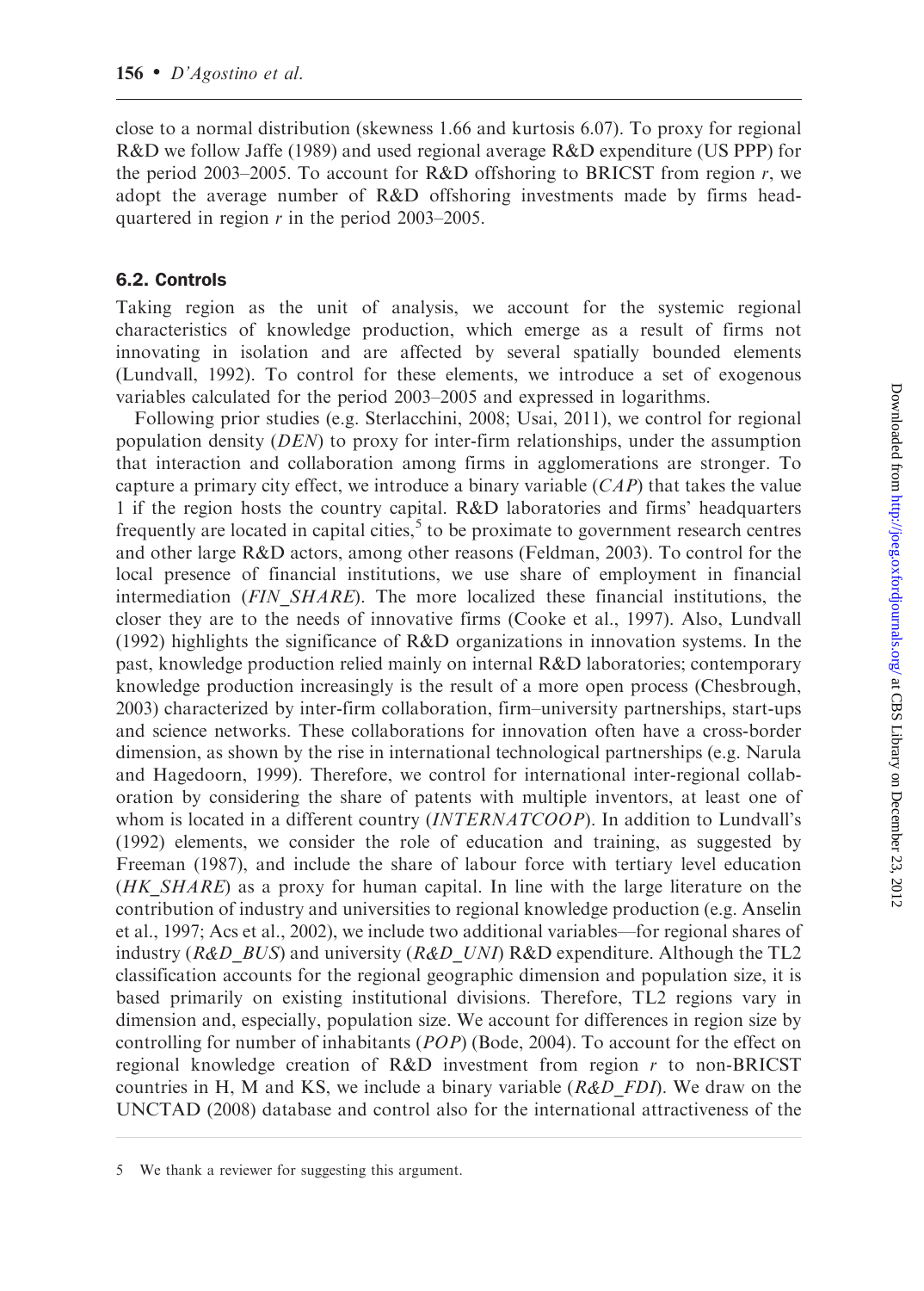home country by considering the net value of the stock of inward FDI (FDI), calculated as a dummy that takes the value of 1 if FDI inward stock minus FDI outward stock is positive.

To consider the different propensities among regions to patent across technologies [\(Scherer, 1983](#page-28-0); [Arundel and Kabla, 1998\)](#page-25-0), we introduce revealed technological advantage (RTA), which accounts for regional relative specialization in each of the five groups of technologies based on the patent IPC codes  $\left(\frac{adjRTA_i}{}$  where  $i = 1, 2, 3, 4$ and 5). Thus, RTA is calculated as:

$$
RTA_{rj} = \frac{P_{rj}/\Sigma_j P_{rj}}{\Sigma r P_{rj}/\Sigma_{rj} P_{rj}}\tag{6.2}
$$

where  $P_{ri}$  is the number of patents in region r in the technology group j. Thus, this index gives the share of patents in region  $r$  in the technology group  $j$  (numerator), weighted by the share of patents in all the regions in technology group  $j$ , on all the patents in the sample (denominator). Since this index takes values between 0 and  $+\infty$ , we normalize it to constrain its variation between  $-1$  and  $+1$ , as follows:

$$
adjRTA_{rj} = \frac{RTA_{rj} - 1}{RTA_{rj} + 1}
$$
\n(6.3)

Values close to  $+1(-1)$  represent comparative technological advantage (disadvantage) of region  $r$  in the technology group  $i$ .

We use a set of controls for the destination countries of R&D investments in H, M and KS to account for the idiosyncrasies of the emerging economies considered, e.g. weak intellectual property rights regime, which might affect the FDI location choice [\(Lall, 2003](#page-27-0)), and MNE technology strategy [\(Zhao, 2006](#page-29-0)). We include dummies for home regions in Western Europe (EU15 plus Norway), and Canada and USA (WESTEUROPE and NORTHAMERICA, respectively). [Table A1](#page-30-0) reports the variables included in the analysis and related data sources and descriptive statistics.

# 7. Supermodularity of the RKPF

We want to test whether home  $(R\&Dhome)$  and offshore  $(R\&Dof)$  R&D are complementary, in relation to the production of knowledge in the investing region. Although R&Dhome and R&Doff are continuous variables, the latter shows a very skewed distribution with many regions showing zero investments and—among investing regions— $\sim$ 83% recording fewer than 10 R&D investments. Skewness and kurtosis values for R&D offshoring distribution are 11.19 and 146.57, well above the expected values for a normal distribution. The distribution remains skewed when R&Doff is calculated for each of the sectors H, M and KS. The  $R&D$ off distribution for sector H is particularly skewed (equal to 11.19) and kurtosis is 146.57. Skewness and kurtosis values are 4.05 and 19.46 for  $R\&D$  for sector M, and for KS  $R\&D$  of f skewness is 13.45 and kurtosis 192.20. Since these values are well above those in a normal distribution,  $R\&D\text{off}$  can be regarded as a rare event, and the presence of one investment a sign of R&D offshoring activity. This feature of the variable forced us to work with discrete variables to test for complementarity, which means that we cannot introduce an interaction term in the regression framework to test for the sign of the interaction parameter (as done by, for instance, [Laursen et al., 2012\)](#page-27-0). Instead, we derive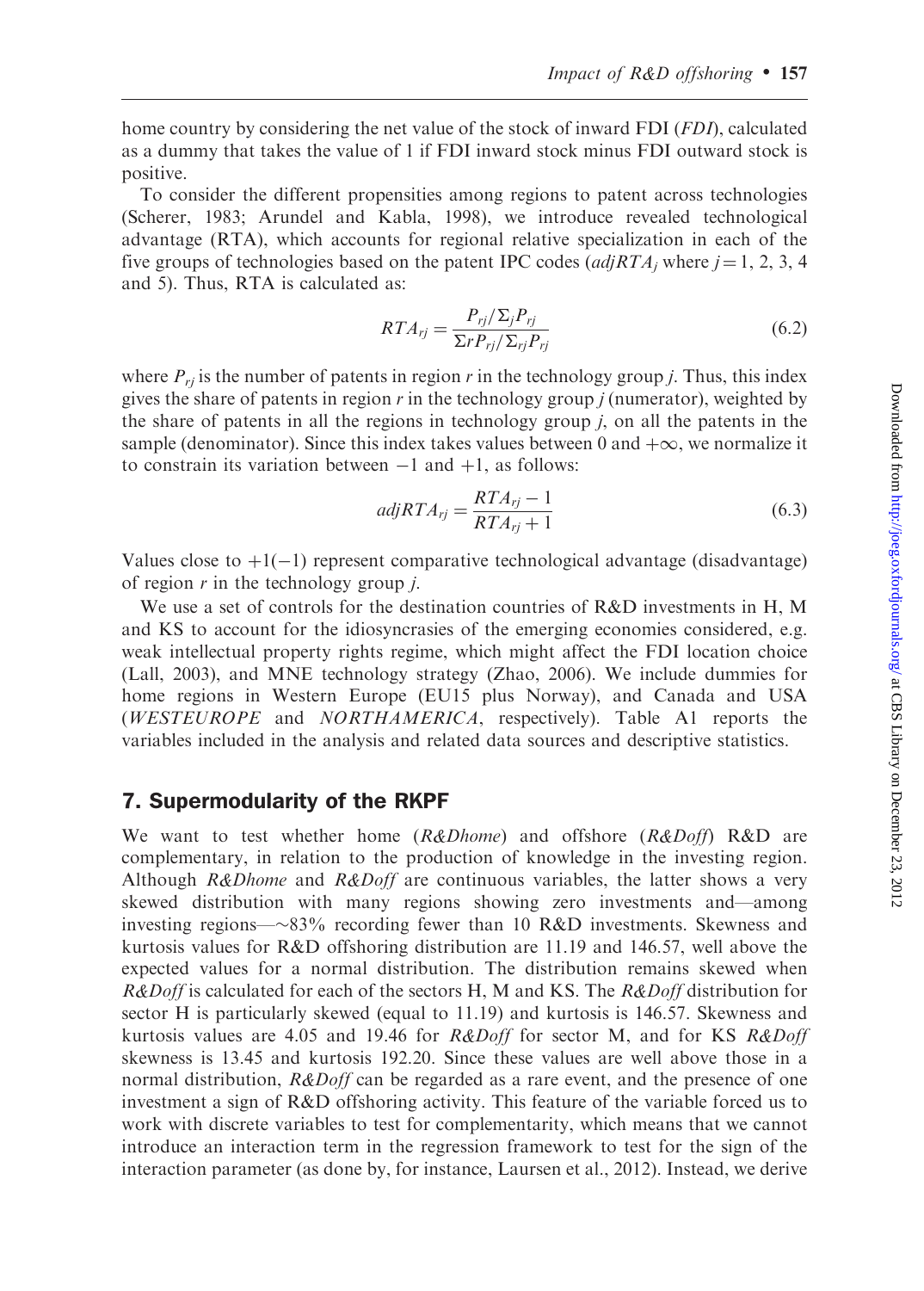an inequality constraint as implied by the theory of supermodularity and test whether the constraint is accepted by the data.

As discussed above, the concept of complementarity refers to the simultaneous presence of certain elements which are mutually reinforcing. More formally, following [Milgrom and Roberts \(1990\),](#page-28-0) complementarity can be defined as follows:

**Definition:** Let A and B be two activities. Each activity can be performed  $(A = 1)$  or not performed  $(A = 0)$ . The function  $F(A, B)$  is supermodular and A and B are said to be complements only if:

$$
F(1,1) - F(0,1) \ge F(1,0) - F(0,0) \tag{7.1}
$$

The right-hand side of Equation (7.1) defines the marginal increase from performing only activity A  $[F(1,0)]$  rather than neither activity  $[F(0,0)]$ . The left-hand side describes the marginal increase from performing both activities  $[F(1,1)]$  rather than only B  $[F(0,1)]$ . Therefore, the equation states that the marginal increase of adding one activity  $(i.e. A)$ , when already performing the other (left-hand side), is higher than the marginal increase from performing only one activity (right-hand side).

#### 7.1. Testing for complementarity

One way to test for complementarity is through the adoption (indirect) approach, which tests whether the two activities, A and B, are correlated based on the correlation of the residuals in the reduced-form equations ([Arora and Gambardella, 1990](#page-25-0)). However, this approach suffers from the omission of exogenous variables that bias the correlation among residuals (see [Arora, 1996](#page-25-0); [Athey and Stern, 1998](#page-25-0)). An alternative approach is the productivity (direct) approach, where testing the complementarity between regional R&D and R&D offshored to BRICST from the focal region, is a direct test of whether the RKPF of Equation (6.1) is supermodular, that is, whether the inequality constraint in Equation (7.1) is satisfied [\(Milgrom and Roberts, 1990](#page-28-0); [Mohnen and Roller, 2005](#page-28-0); [Belderbos and Sleuwaegen, 2007](#page-26-0)). This approach has been shown to be more conclusive ([Athey and Stern, 1998\)](#page-25-0). Also, given the setting of our analysis, the productivity approach does not suffer from the complexities related to the existence of more than two activities ([Lokshin et al., 2011\)](#page-27-0).

To implement this test, we generated two dummy variables,  $HOME$  and  $OFF_{H.M,KS}$ . The first accounts for the level of the region's R&D at home and takes the value 1 if R&Dhome is greater than the sample median. The second dummy variable accounts for the 49 regions with offshore R&D (i.e. 22% of the sample), and takes the value 1 if the region has at least one R&D offshore investment in the given sector H, M or KS. Using HOME and OFF<sub>H,M,KS</sub> we construct all possible combinations between R&D at home and R&D offshoring in the three sectors:

- HOMEOFF\_H equals 1 if  $HOME = 1$  and at least one R&D offshoring investment in sector H has departed from the region (i.e.  $OFF_H = 1$ )
- $HOMEOFF\_M$  equals 1 if  $HOME = 1$  and at least one R&D offshoring investment in sector M has departed from the region (i.e.  $OFF<sub>M</sub> = 1$ );
- HOMEOFF KS equals 1 if  $HOME = 1$  and at least one R&D offshoring investment in sector KS has departed from the region (i.e.  $OFF_{KS} = 1$ );
- ONLYOFF H equals 1 if  $HOME = 0$  and at least one R&D offshoring investment in sector H has departed from the region (i.e.  $OFF_H = 1$ );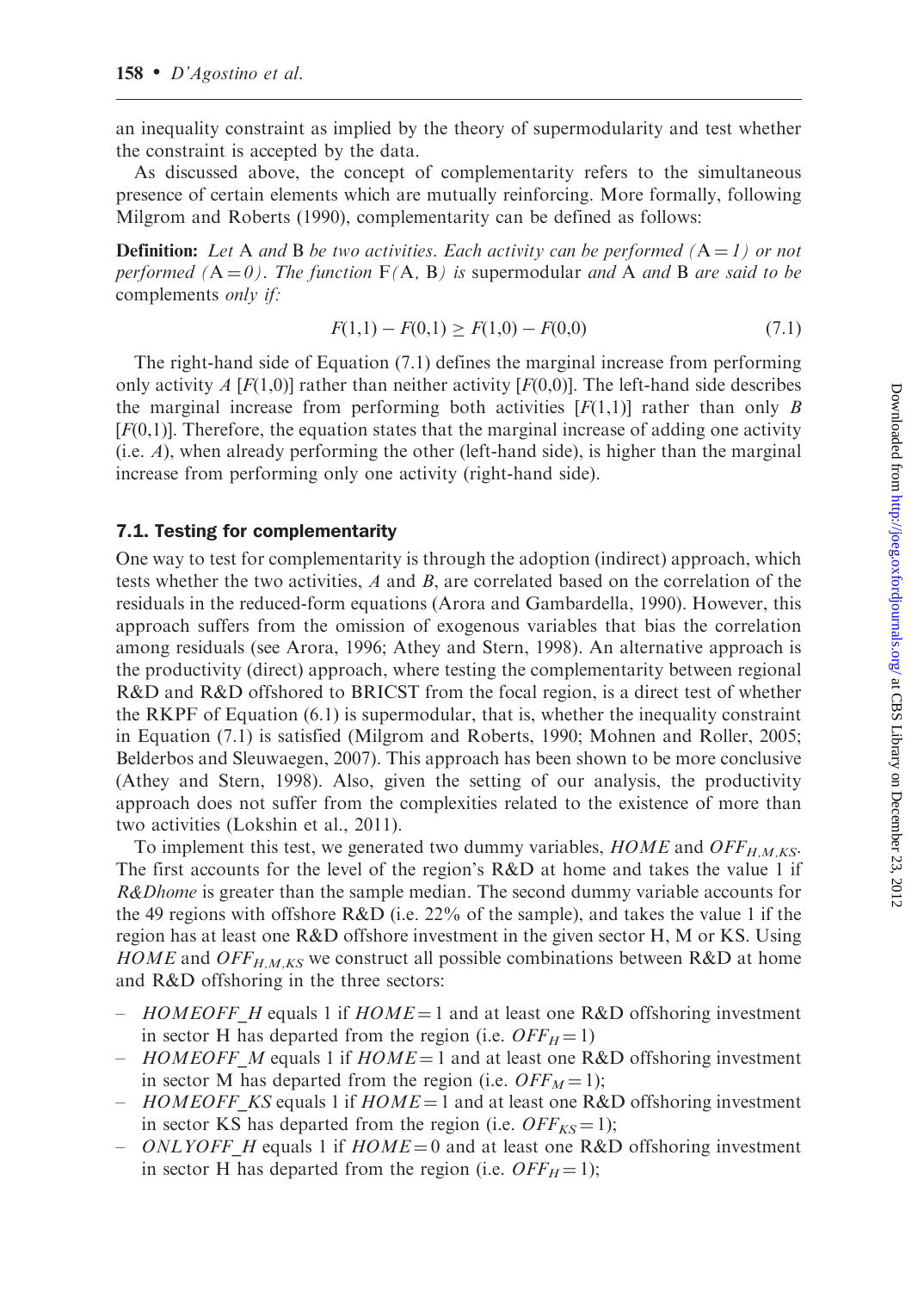- ONLYOFF M equals 1 if  $HOME = 0$  and at least one R&D offshoring investment in sector M has departed from the region (i.e.  $OFF<sub>M</sub> = 1$ );
- ONLYOFF KS equals 1 if  $HOME = 0$  and at least one R&D offshoring investment in sector KS has departed from the region (i.e.  $OFF_{KS} = 1$ );
- *ONLYHOME* equals 1 if  $HOME = 1$  and at no R&D offshoring investment has departed from the region (i.e.  $OFF_{H,M,KS} = 0$ );
- NOHOMEOFF equals 1 if  $HOME = 0$  and no R&D offshoring investment has departed from the region (i.e.  $OFF_{H,M,KS} = 0$ ).

The RKPF of Equation (6.1) can then be refined as follows:

$$
log(K_{rt}) = \alpha + \theta C_{crt-1} + \delta log(Z_{rt-1}) + \varepsilon_r
$$
\n(7.2)

where c refers to the eight combinations of  $HOME$  and the offshoring variables accounting for the sector of the offshoring investment.  $C_{crt} = 1$  measures the combination of complements of region r at time  $t-1$ .  $\theta$  is the vector of the coefficients of the combinations  $C_{crt-1}$ .

The test of complementarity is based on the following null hypothesis:

$$
\theta_{11} - \theta_{10} \ge \theta_{01} - \theta_{00} \tag{7.3}
$$

where the first subscript refers to  $HOME$  and the second subscript refers to each of the three types of offshoring investment (OFF<sub>H,M,KS</sub>). The test is a Wald  $\chi^2$  one-sided test performed in two steps. The first step tests the null hypothesis of equality; if the null is rejected, then the second step tests the null of submodularity versus supermodularity (i.e. complementarity). Thus, a significant Wald  $\chi^2$  one-sided test in the second step reveals the existence of complementarity since the test rules out that performing only one of the two R&D activities (*HOME* and  $OFF<sub>H, M, KS</sub>$ ) has a lower effect on regional knowledge production than performing both.<sup>6</sup>

#### 8. Spatial econometric issues

To obtain efficient estimates of Equation (7.2) we need to apply a spatial econometric framework ([Acs et al., 2002;](#page-25-0) [Moreno et al., 2005\)](#page-28-0) because we are dealing with cross-sectional data for geographically close units of observation. It is very likely that the innovation output of each unit will be affected positively by innovation performed in neighbouring regions, meaning that the error terms are correlated across observations. Spatial autocorrelation renders the OLS estimator inefficient, although it leaves the coefficients unbiased [\(Anselin, 1988](#page-25-0)). To deal with this problem, we test for the presence of misspecification by means of a Moran's I test with a binary contiguity matrix, in which the contiguity matrix takes the value 1 if the pair of regions share a border, and 0 otherwise. We constructed the binary contiguity matrix manually to include islands<sup>7</sup> and to take account of regions which, although not sharing a border, are separated by only few kilometres width of sea- or lake-water (e.g. the French region of Calais and the British region of Dover, and US and Canadian states along the Great

<sup>6</sup> We test the inequality constraints in STATA following the procedure described at [http://www.stata.com/](http://www.stata.com/support/faqs/stat/oneside.html) [support/faqs/stat/oneside.html.](http://www.stata.com/support/faqs/stat/oneside.html)

<sup>7</sup> These regions include: Prince Edward Island in Canada; Sicily, Sardinia, Corsica, the Greek Archipelago and the Balearic Islands in the Mediterranean Sea; and Aland in Finland.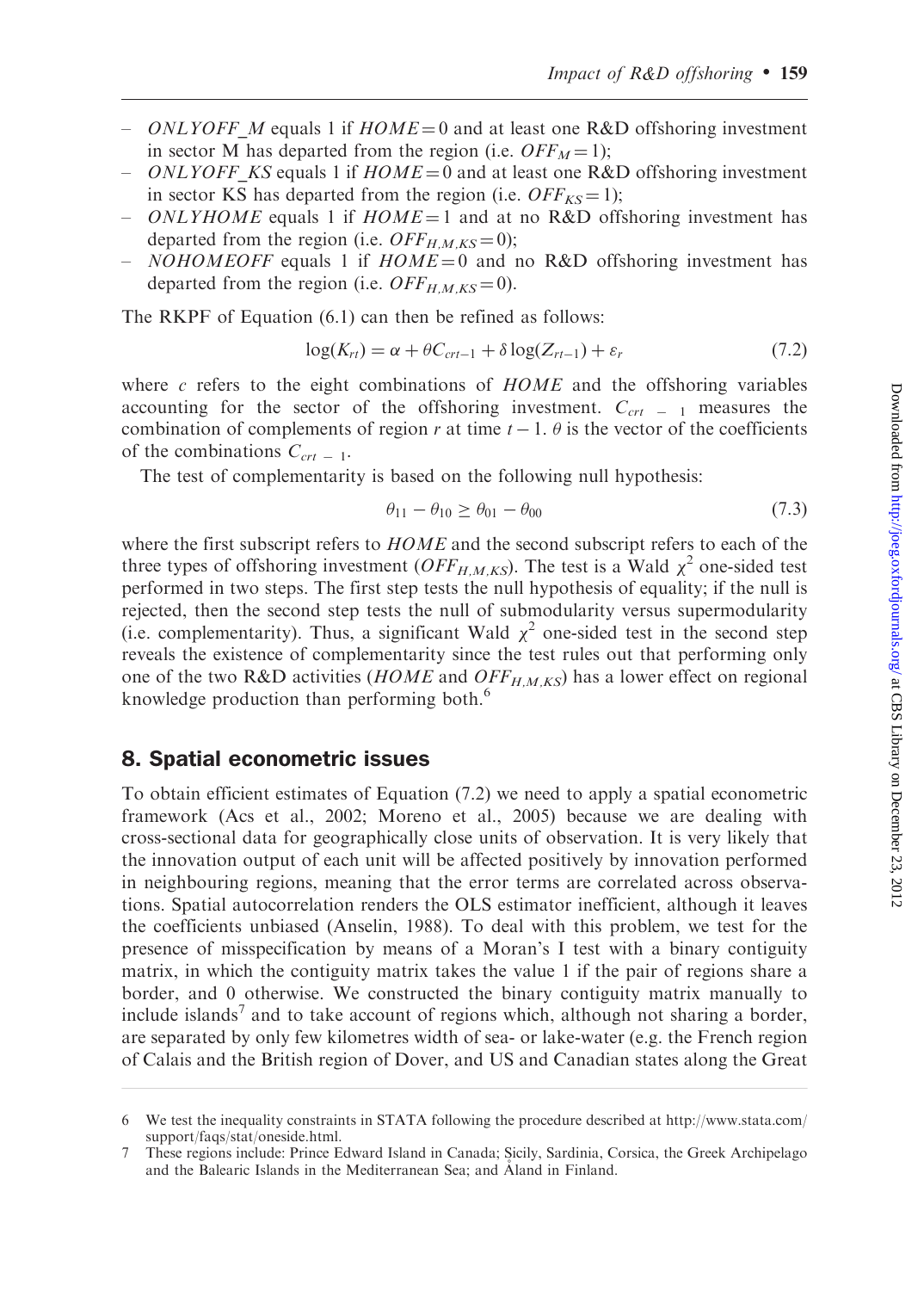Lakes). This way of proceeding was motivated by the argument that the spatial weight matrix should be chosen on the basis of the structure of dependence, rather than on a simple pre-packaged description of the spatial relation [\(Anselin, 1988](#page-25-0)). Therefore, although we use the simplest spatial matrix to account for spatial dependence, we want also to account for obvious geographical proximity between regions without a common border. Moran's index of spatial correlation rejects the null hypothesis that patents from contiguous regions are independent ( $p<0.01$  level of significance). Therefore, we need to control for spatial dependence in the models. We searched for the most appropriate functional form to model spatial dependence using a set of Lagrange Multiplier tests on the OLS results. The two forms of spatial autocorrelation that are most relevant in applied empirical work are so-called substantive dependence, or dependence in the form of a spatially lagged dependent variable, and nuisance dependence, or dependence in the regression error term. Given the inefficiency of OLS in the case of spatial correlation, we use the ML estimator and run two Lagrange Multiplier tests (i.e. the LM-LAG and the LM-ERR) using the binary contiguity matrix in order to identify the most appropriate functional form. The spatial lag model estimated can be expressed as:

$$
\log(K_{rt}) = \alpha + \theta C_{crt-1} + \delta \log(Z_{rt-1}) + \rho W \log(K_{rt}) \varepsilon_r \tag{8.1}
$$

where  $W \log(K)_{rt}$  is the spatially lagged dependent variable for the weight matrix W and  $\rho$  is the spatial autoregressive coefficient. A positive and significant effect of this coefficient suggests that the knowledge production of region  $r$  is influenced by the knowledge production in neighbouring regions. The second form of spatial dependence is often expressed as a spatial autoregressive process for the error term in a regression model. Analytically, this can be reported as:

$$
log(K_{rt}) = \alpha + \theta C_{crt-1} + \delta log(Z_{rt-1}) + \varepsilon_r
$$
\n(8.2)

with

$$
\varepsilon_r = \lambda W \varepsilon_r + u_r \tag{8.3}
$$

where  $\lambda$  is the spatial autoregressive coefficient and  $u_r$  is the spherical error term. W is the weight matrix. The LM tests do not show remarkable difference between the lag and the error model. We decided to adopt the lag model [Equation (8.1)] because it gives additional information about the impact of neighbouring regions' patents through the coefficient  $\rho$ . For reasons of space, the OLS estimates and LM tests are not presented here, but are available upon request.

#### 9. Exploratory analysis

As a preliminary analysis, we explored the world R&D FDI trends during the period under analysis. [Figures 1](#page-16-0) and [2](#page-16-0) show numbers of R&D FDI by home and host countries, respectively.

OECD countries are still major investors in R&D abroad. Specifically, the bulk of R&D FDI in 2003–2005 departed from USA (which confirms its investor leadership). Germany and Japan follow, although with much lower numbers of investments. The UK, France, Switzerland and South Korea are also major investors. The trend is markedly different for countries hosting R&D FDI in the same period. In particular,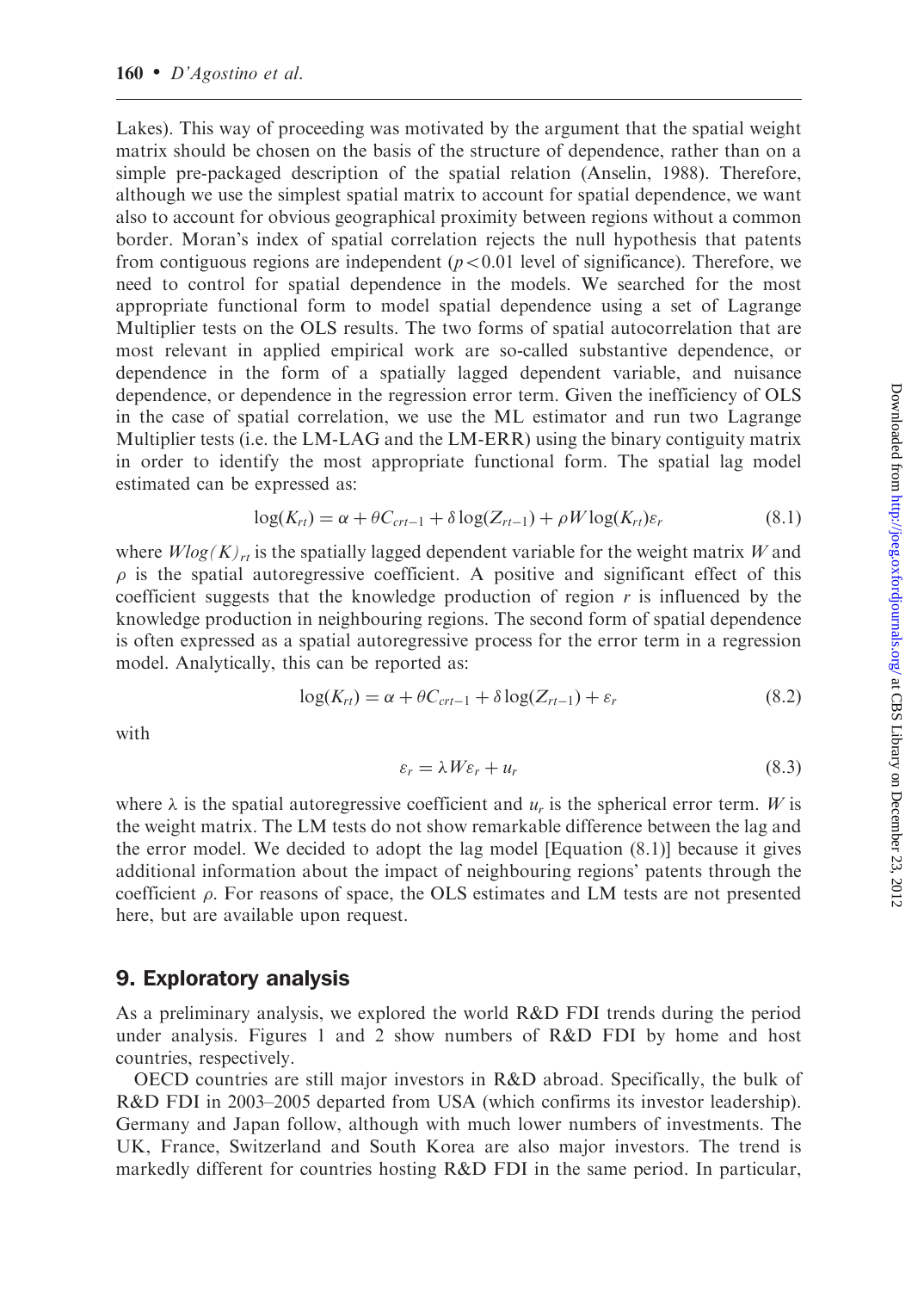<span id="page-16-0"></span>

Figure 1. R&D FDI by home country (number of investments), 2003–2005.



Figure 2. R&D FDI by host country (number of investments), 2003–2005. \*Denmark, Sweden, Austria, Poland, Czech Republic, Romania, Israel, Mexico, Colombia, Finland, Netherlands, New Zealand, Morocco, Philippines, Portugal, Vietnam, Bulgaria, Hong Kong, Qatar, Slovakia, South Africa, Switzerland, UAE, Ukraine, Armenia, Chile, Ecuador, Estonia, Latvia, Lebanon, Nigeria, Norway, Pakistan, Peru, Turkey.

BRICST are the top six non-OECD host countries for R&D FDI. China and India lead with China hosting the largest number of investments in each of the 3 years under analysis. Taiwan, Singapore, Brazil and Russia follow with Taiwan and Singapore attracting more investments than Brazil and Russia. All OECD countries, which traditionally host the bulk of R&D FDI, are lagging behind. South Korea is ranked third as a recipient of R&D FDI after China and India.

We also consulted the mapping of the two key independent variables— $R&D$  at home and R&D offshore—in the three technological sectors. [Figure 3](#page-17-0) shows the regions that are above and below the R&D expenditure median for the whole sample (i.e. HOME).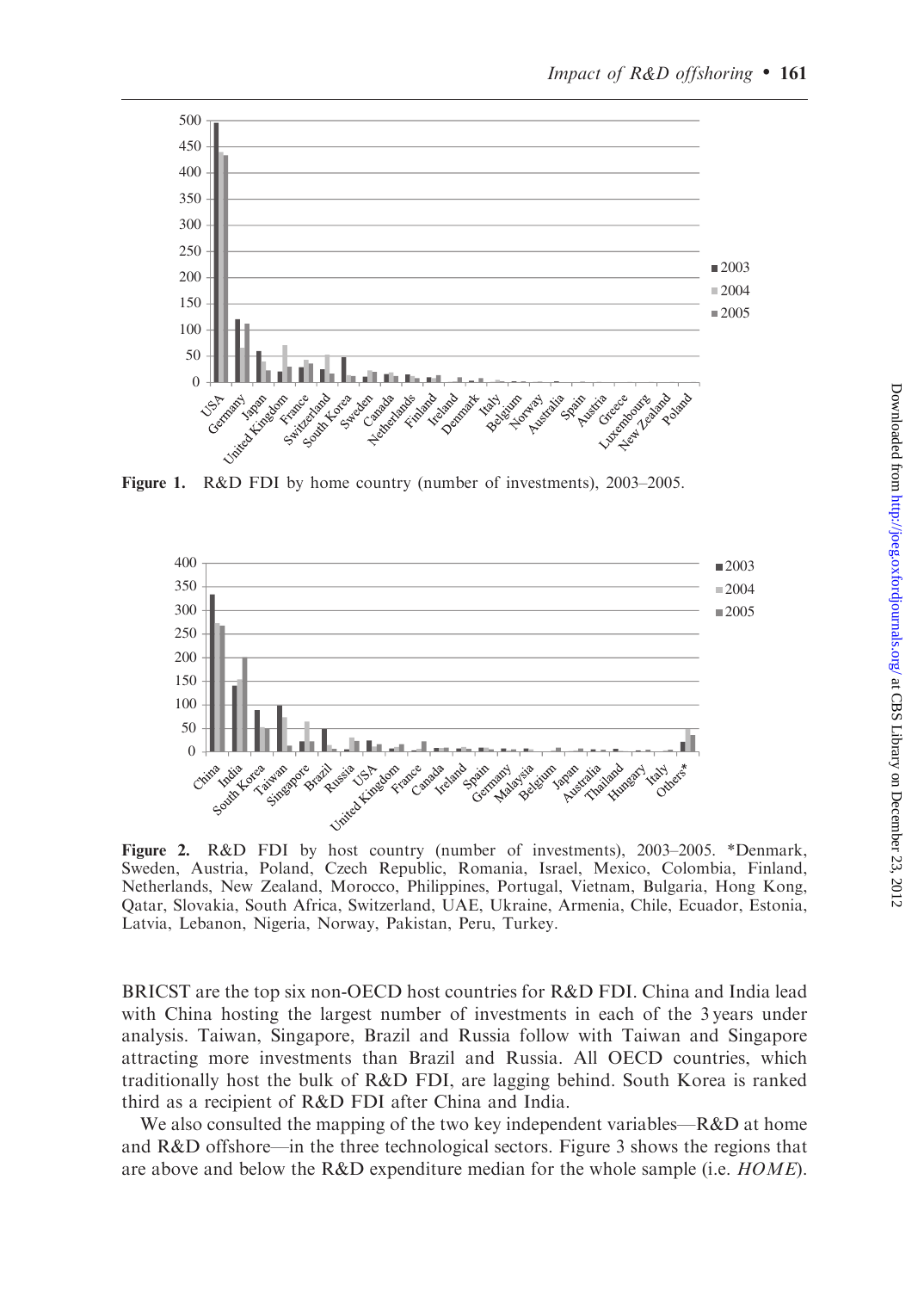<span id="page-17-0"></span>

Figure 3. OECD regions standing above and below R&D expenditures sample median, 2003–2005.

Luxembourg and Slovakia are the only OECD countries with no regions that have above the sample median R&D expenditure. In some small EU countries (i.e. Czech Republic, Greece, Hungary, Ireland, Norway), only the capital region has levels of R&D expenditure above the sample median. Germany has the highest number of regions (10 *länder*) with above the median  $R&D$  expenditure in Europe, while USA is the OECD country with the highest number of R&D intensive regions (i.e. 39 of the 49 states in the sample). The majority of regions in South Korea and Australia have above the sample median R&D expenditure.

[Figure 4](#page-18-0) depicts the distribution of regions investing in R&D in H, M and KS, in BRICST (i.e.  $OFF_{H.M.KS}$ ).

In Europe, it is mainly English-speaking, central European and Scandinavian regions that offshore R&D to BRICST, and—especially in the case of German regions primarily medium/low technology-intensive R&D. US and Canadian investment is mostly in high technology-intensive R&D and knowledge-intensive service R&D. This applies to Eastern and North-eastern USA, and Washington, Texas and California.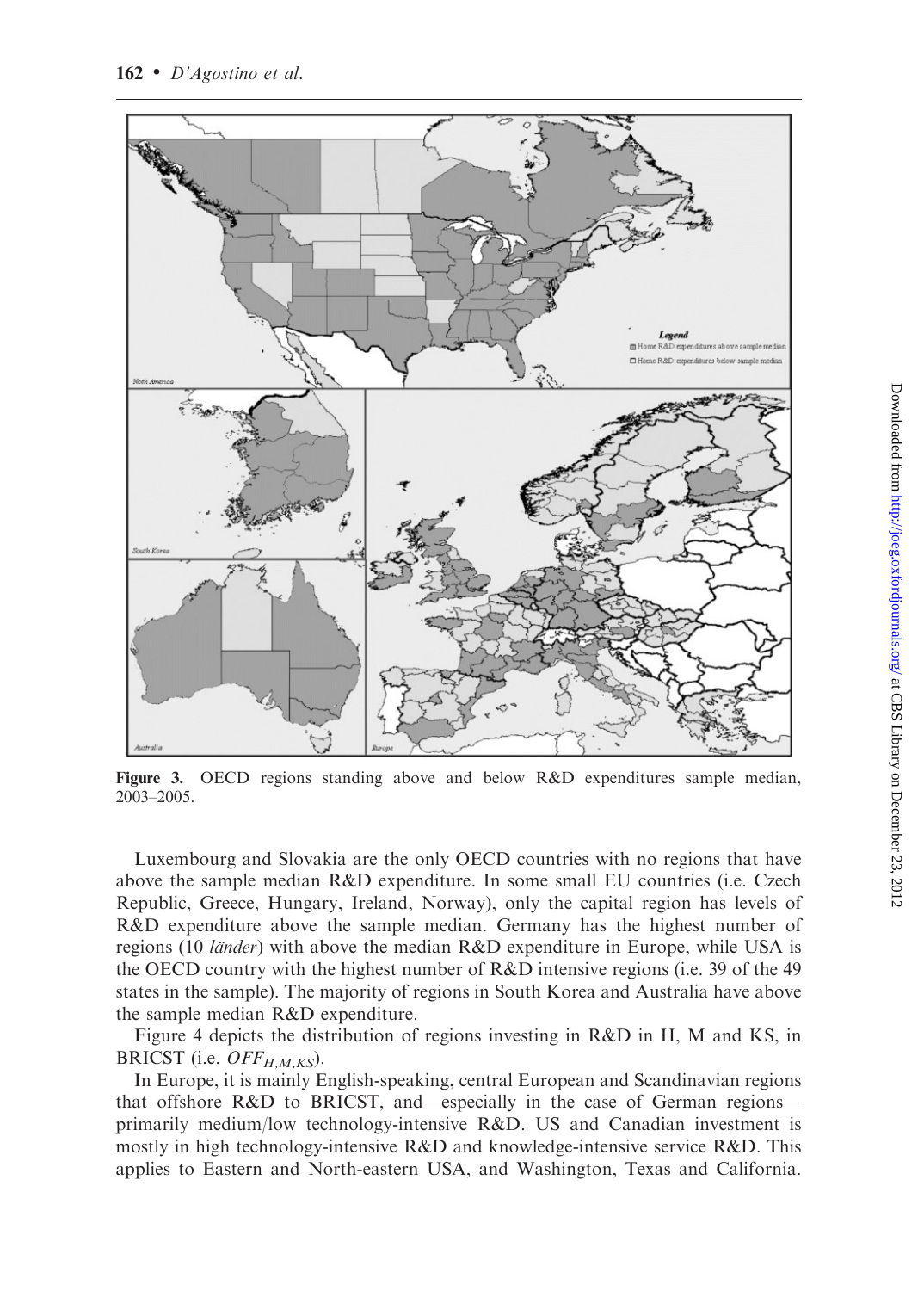<span id="page-18-0"></span>

Figure 4. Number of R&D offshoring investments departing from OECD home regions, by technology-intensive sector, 2003–2005.

California is the top investing OECD home region in BRICST for both total and sectoral R&D FDI. Australia has no investments in any of the three sectors, while South Korea's capital region offshores only high and medium/low technology-intensive R&D to BRICST.

[Table 2](#page-19-0) shows the absolute numbers and percentages of regions for the categories HOME and  $OFF<sub>H,M,KS</sub>$  combined (columns 1 and 2) and the average numbers of patents and standard deviations (columns 3 and 4). The mean of patents in the  $HOMEOFF_{H,M,KS}$  categories is always higher than in the categories  $ONLYOFF_{H,M,KS}$ and *ONLYHOME*. This can be interpreted as an initial sign of complementarity, suggesting that regions engaged in both home and offshore R&D are highly innovative.

We conduct an additional exploratory analysis to look at the unconditional correlations between the complements  $HOME$  and  $OFF<sub>H.M,KS</sub>$ . We test the null hypothesis of independent pairs of decision variables ([Miravete and Pernias, 2006](#page-28-0)). [Table 3](#page-19-0) shows the pair-wise Spearman's correlations for  $HOME$  and  $OFF<sub>H M KS</sub>$ . All the coefficients are positive and significant at  $p<0.01$ , another indication of complementarity [\(Cassiman and Veugelers, 2006](#page-26-0)).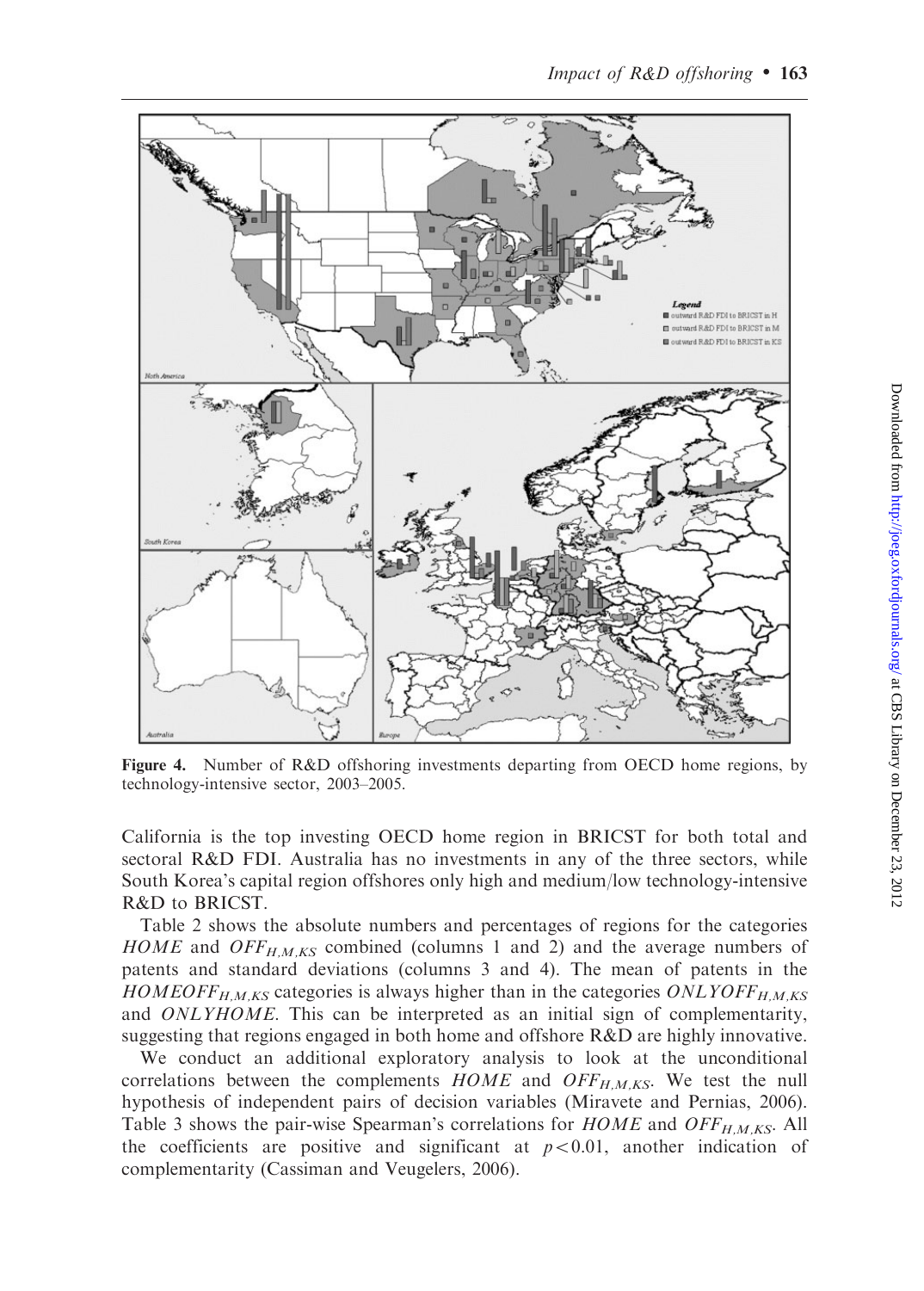|                                          | Regions        | Patents |           |
|------------------------------------------|----------------|---------|-----------|
|                                          | Number $(\% )$ | Mean    | <b>SE</b> |
| High                                     |                |         |           |
| HOMEOFF <sub>H</sub>                     | 29(13)         | 2226.1  | 2213.0    |
| $ONLYOFF_H$                              | 2(1)           | 107.1   | 0.2       |
| ONLYHOME <sub>H</sub>                    | 81 (37)        | 484.0   | 415.8     |
| NOHOMEOFF $_H$                           | 109(49)        | 64.1    | 64.6      |
| Tot. OFF $_H=1$                          | 31(14)         | 2089.4  | 2202.4    |
| Medium/low                               |                |         |           |
| $HOMEOFF_M$                              | 23(10)         | 1918.3  | 1406.5    |
| ONLYOFF $_M$                             | 2(1)           | 82.4    | 34.8      |
| ONLYHOME <sub>M</sub>                    | 87 (39)        | 685.5   | 1296.6    |
| NOHOMEOFF $_M$                           | 109(49)        | 64.5    | 64.7      |
| Tot. OFF $_M=1$                          | 25(11)         | 1771.4  | 1439.4    |
| Knowledge-intensive services             |                |         |           |
| HOMEOFF <sub><math>\kappa s</math></sub> | 24(11)         | 2231.5  | 2358.0    |
| ONLYOFF <sub>KS</sub>                    | 1(0)           | 148.9   |           |
| ONLYHOME <sub><math>KS</math></sub>      | 86 (39)        | 583.7   | 659.1     |
| NOHOMEOFF <sub><math>KS</math></sub>     | 110(50)        | 64.1    | 64.1      |
| Tot. OFF $_{KS}$ = 1                     | 25(11)         | 2148.2  | 2345.7    |

<span id="page-19-0"></span>

| Table 2. Distribution of regions and patents |  |  |  |  |
|----------------------------------------------|--|--|--|--|
|----------------------------------------------|--|--|--|--|

Table 3. Spearman correlation

|                     | HOME       |
|---------------------|------------|
| OFF <sub>H</sub>    | $0.353***$ |
| $\mathrm{OFF}_M$    | $0.301***$ |
| $\mathrm{OFF}_{KS}$ | $0.330***$ |

\*\*\* $p<0.01$ .

### 10. Econometric results

[Table 4](#page-20-0) reports the estimations of the RKPF in Equation (8.1). Columns 1–3, respectively, present the results for the model by H, M and KS sectors.

In all the models the coefficients of the spatially lagged dependent variable reported at the bottom of the table are statistically significant, showing that regional knowledge production is influenced by neighbouring regions' patenting activities. Similarly, all the models show that HOMEOFF and ONLYHOME are statistically significant; ONLYOFF is never significant (NOHOMEOFF was dropped due to collinearity).<sup>8</sup> These results are consistent with complementarity, the coefficients of HOMEOFF are

<sup>8</sup> A possible solution to the collinearity problem would be to drop the constant in the models estimated. However, the spatreg STATA command used here does not allow this option. Consequently, our complementarity test is performed on 3 (HOMEOFF<sub>H,M,KS</sub>, ONLYOFF<sub>H,M,KS</sub> and ONLYHOME) of the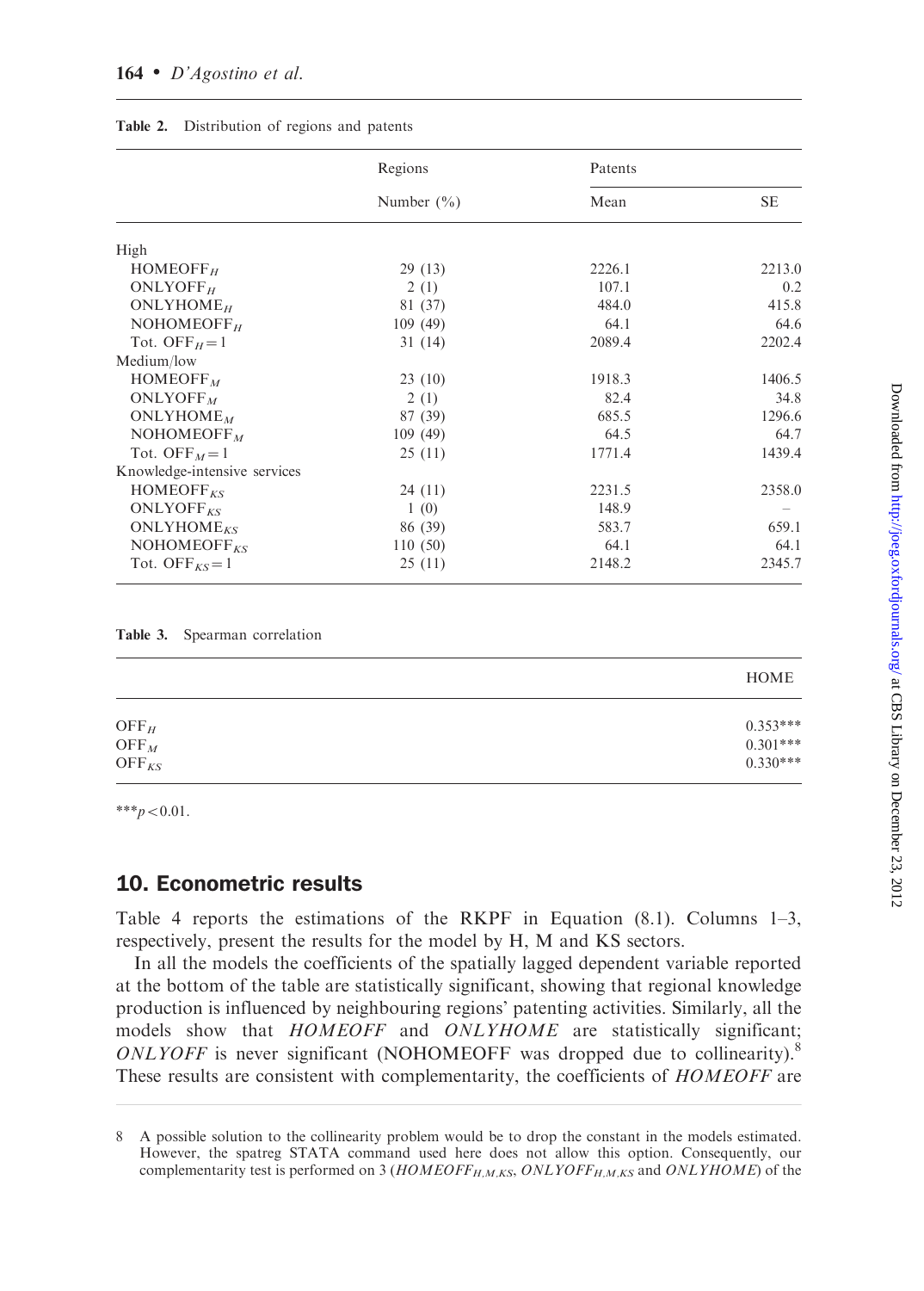|                           | Model 1                                                                            | Model 2               | Model 3                |
|---------------------------|------------------------------------------------------------------------------------|-----------------------|------------------------|
|                           | H                                                                                  | M                     | <b>KS</b>              |
| Dep. variable             | K                                                                                  | K                     | K                      |
| Explanatory               | Coef. (SE)                                                                         | Coef. (SE)            | Coef. (SE)             |
| <b>HOMEOFF</b>            | $0.997(0.269)$ ***                                                                 | $0.853$ $(0.320)$ *** | $0.913(0.353)$ ***     |
| <b>ONLYOFF</b>            | 0.374(0.393)                                                                       | $-0.528(0.479)$       | 0.417(0.600)           |
| ONLYHOME                  | $0.533(0.109)$ ***                                                                 | $0.477(0.110)$ ***    | $0.563$ $(0.111)$ ***  |
| Controls                  |                                                                                    |                       |                        |
| <b>DEN</b>                | $-0.122(0.034)$ ***                                                                | $-0.128(0.035)$ ***   | $-0.135(0.036)$ ***    |
| CAP                       | $-0.367(0.178)$ **                                                                 | $-0.260(0.174)$       | $-0.087(0.190)$        |
| <b>FIN_SHARE</b>          | $9.554$ $(1.640)$ ***                                                              | $10.54$ $(1.644)$ *** | 9.547 $(1.668)$ ***    |
| <b>INTERNATCOOP</b>       | $-0.298(0.062)$ ***                                                                | $-0.309(0.063)$ ***   | $-0.292(0.063)$ ***    |
| HK_SHARE                  | $0.446$ $(0.123)$ ***                                                              | $0.496(0.125)$ ***    | $0.471(0.126)$ ***     |
| R&D BUS                   | $0.488~(0.071)$ ***                                                                | $0.522(0.073)$ ***    | $0.496 (0.073)$ ***    |
| R&D UNI                   | $-0.103$ $(0.057)$ *                                                               | $-0.112(0.058)$ *     | $-0.139(0.058)$ **     |
| POP                       | $0.651(0.055)$ ***                                                                 | $0.700(0.055)$ ***    | $0.706$ $(0.056)$ ***  |
| R&D FDI                   | $0.335(0.117)$ ***                                                                 | 0.059(0.115)          | $-0.088(0.172)$        |
| <b>FDI</b>                | $-0.234(0.109)$ **                                                                 | $-0.256(0.111)$ **    | $-0.284(0.112)$ **     |
| adjRTA1                   | $0.355(0.204)$ *                                                                   | $0.348(0.210)*$       | 0.305(0.212)           |
| adjRTA2                   | $0.395(0.162)$ **                                                                  | $0.368$ $(0.166)$ **  | $0.350(0.166)$ **      |
| adjRTA3                   | 0.304(0.240)                                                                       | 0.165(0.242)          | 0.211(0.251)           |
| adjRTA4                   | $-0.084(0.241)$                                                                    | $-0.300(0.248)$       | $-0.130(0.255)$        |
| <b>BR</b>                 | 0.358(0.369)                                                                       | $-0.407(0.419)$       | 0.028(0.816)           |
| RU                        | $-0.089(0.332)$                                                                    | 0.054(0.250)          | 0.370(0.561)           |
| IN                        | $-0.136(0.225)$                                                                    | 0.118(0.251)          | $-0.092(0.315)$        |
| CN                        | $-0.068(0.217)$                                                                    | 0.005(0.299)          | 0.308(0.257)           |
| SG                        | $-0.188(0.211)$                                                                    | 0.153(0.342)          | $-0.322(0.365)$        |
| TW                        | 0.218(0.243)                                                                       |                       | 0.091(0.400)           |
| <b>WESTEUROPE</b>         | $0.501(0.131)$ ***                                                                 | $0.511(0.134)$ ***    | $0.499(0.134)$ ***     |
| <b>NORTHAMERICA</b>       | $-0.403(0.164)$ **                                                                 | $-0.376(0.169)$ **    | $-0.402(0.169)$ **     |
| Constant                  | $-3.883(0.700)$ ***                                                                | $-4.409(0.700)$ ***   | $-4.283$ $(0.727)$ *** |
| Rho constant              | $0.009$ $(0.004)$ **                                                               | 0.007(0.004)          | $0.012~(0.004)$ ***    |
| Sigma constant            | $0.507(0.024)$ ***                                                                 | $0.516$ $(0.024)$ *** | $0.521 (0.024)$ ***    |
| Number of obs.            | 221                                                                                | 221                   | 221                    |
|                           | Complementarity test: $HOMEOFF_{H,M,KS} \geq ONLYOFF_{H,M,KS} + ONLYHOME_{H,M,KS}$ |                       |                        |
| Wald $\chi^2$ (one-sided) | 0.04                                                                               | 4.92***               | 0.02                   |

#### <span id="page-20-0"></span>Table 4. Econometric results

\*\*\*p < 0.01, \*\*p < 0.05, \*p < 0.10.

highly significant and large, the other coefficients are smaller and less significant. The last row in Table 4 reports the direct Wald  $\chi^2$  one-sided test of complementarity for each of the three models, and its significance. In line with Expectation No. 1, in the H model, the test does not reject the null of equality. Thus, regions that both offshore

$$
\theta_{11} - \theta_{10} \ge \theta_{01} \tag{7.3*}
$$

four categories, according to the following rule:

However, if we take NOHOMEOFF as the benchmark for the other three dummies,  $\theta_{00} = 0$ . Accordingly, the inequality tests involving four [Equation (7.3)] and three [Equation (7.3\*)] dummies are equivalent.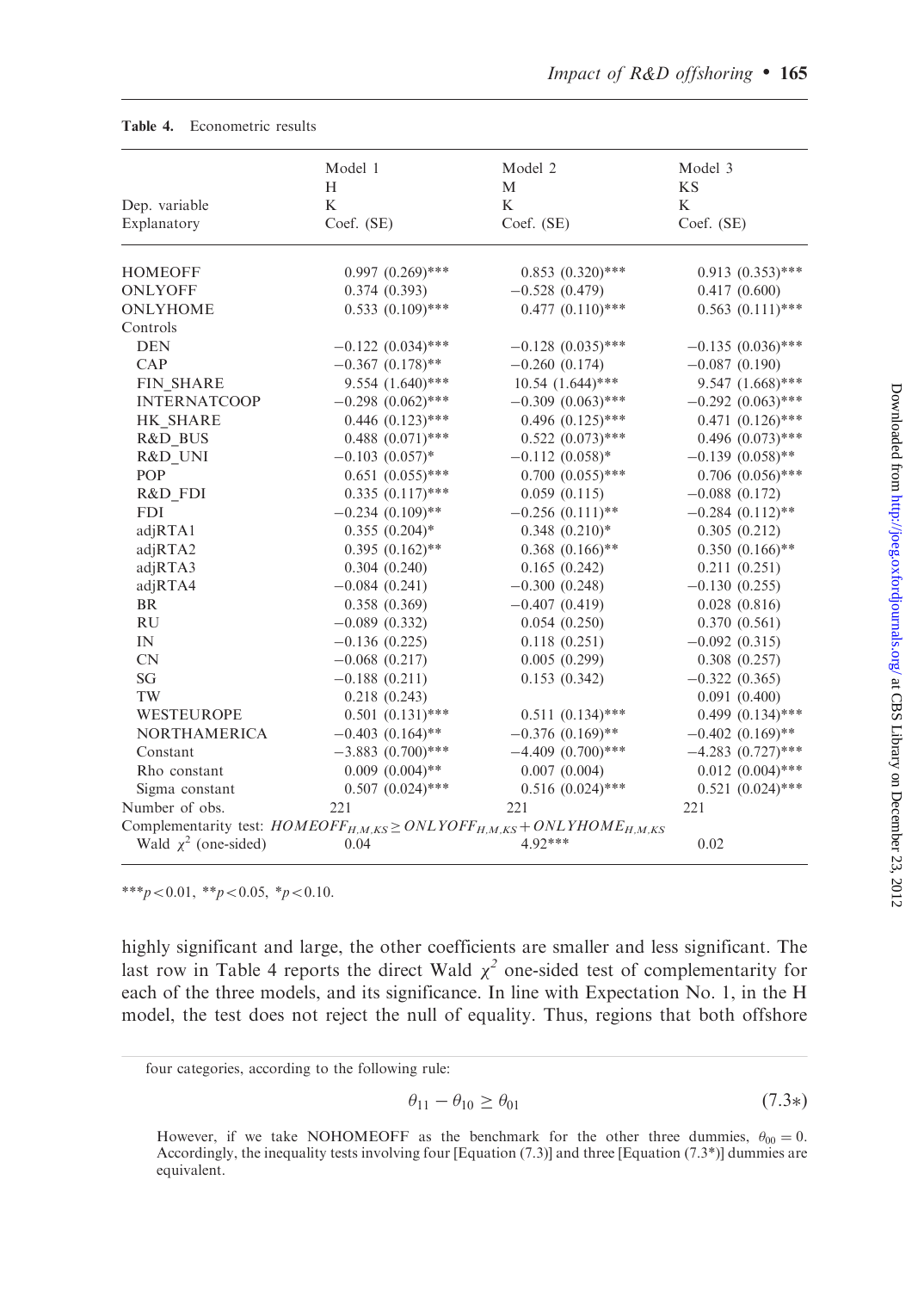R&D activities in high technology-intensive sectors to BRICST and conduct R&D at home above the sample median, do not show a level of knowledge production greater than regions that only offshore R&D activity to BRICST, or only conduct high-level R&D at home. Our expectations are confirmed in relation to regions offshoring R&D in medium/low technology-intensive sectors because for the M model the one-sided Wald  $\chi^2$  test detects complementarity (Expectation No. 2). In particular, the null of equality and submodularity is rejected at  $p<0.01$ . This implies that regions that both offshore R&D in medium/low technology-intensive sectors to BRICST and carry out above median level R&D at home, produce more knowledge than regions that either only offshore R&D in medium/low technology-intensive sectors to BRICST, or only conduct above median R&D at home. However—and contrary to Expectation No. 3 the Wald  $\chi^2$  one-sided test of complementarity yields insignificant results for regions' offshoring R&D in KS.

A number of controls produce statistically significant results. In particular, regional population density exerts a negative effect on innovation (statistically significant at  $p<0.05$ ). Surprisingly, heavily populated regions seem to be at a disadvantage in knowledge production. Hosting the primary city has a negative effect on the innovative activity of regions offshoring R&D in high knowledge-intensive sectors and has no effect on the innovative activity of regions offshoring in M and KS sectors  $(CAP)$  is statistically negatively significant at  $p<0.05$  in the H model). This result is most likely due to a preference for locating R&D laboratories and firm headquarters in regions other than the more expensive capital region. Financial institutions play a role in enhancing regional knowledge production (FIN SHARE is statistically positive and significant at  $p<0.01$ ) as suggested by the innovation system literature ([Lundvall,](#page-27-0) [1992](#page-27-0)). Despite the documented beneficial effects of a more open innovation model and an increase in international collaborations ([Narula and Hagedoorn, 1999](#page-28-0); [Chesbrough,](#page-26-0) [2003](#page-26-0)), we find a negative effect of cross-country collaboration on patenting activity (INTERNATCOOP is negative and statistically significant at  $p<0.01$ ). The share of educated labour force (HK SHARE) is positive and statistically significant at  $p<0.01$ , which confirms that human capital is a main determinant of innovation (e.g. [Usai,](#page-29-0) [2011](#page-29-0)). In addition, we find that industry R&D has a positive effect on regional innovative activity (R&D BUS;  $p<0.01$ ), while our results show a negative effect of university R&D (*R&D* UNI at  $p<0.10$  in the H and M models, and  $p<0.05$  in the KS model). This finding is consistent with studies that show a clear dominance of private R&D over university research on regional patenting activity (e.g. [Acs et al., 2002](#page-25-0)).

Region size positively affects regional knowledge production (POP is statistically positively significant at  $p<0.01$ ). R&D\_FDI in non-BRICST countries is a driver of regional innovative activity, but only if the investment is related to high technology-intensive sectors. This result is consistent with the international business literature, showing that international knowledge sourcing primarily targets advanced countries with greater expertise in cutting-edge technologies ([Cantwell, 1989](#page-26-0)). Country attractiveness for FDI hampers home region patenting activity (FDI is negative and statistically significant at  $p<0.05$ ). Regions specialized in electrical engineering and instrument technology are higher knowledge producers  $\left(\frac{adjRTA}{1}\right)$  is positive and significant at  $p<0.05$  in the H and M models and *adjRTA*<sub>2</sub> is positive and statistically significant at  $p<0.05$  in all three models). This may be because this specialization is more likely to produce new knowledge in the current information economy. Finally, the home region dummies are significant and show that among Western European regions,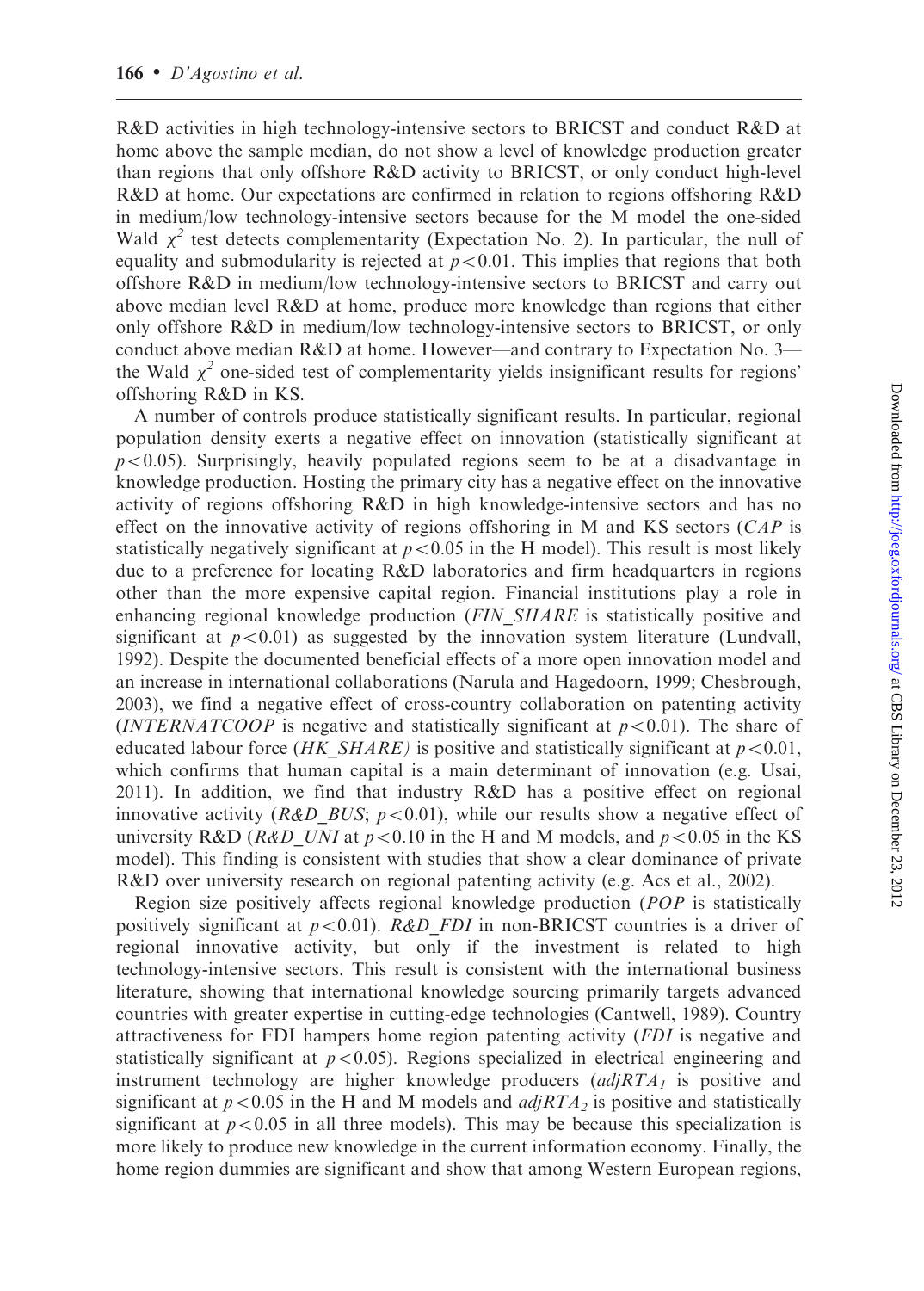knowledge production is higher in all three models, and lower for North American regions. In relation to host country controls, we find that host country conditions do not affect investment in specific sectors.

#### 10.1. Robustness checks

To check the robustness of our result, we estimate Equation (8.1) for the sub-sample of US and Western European regions, which accounts for 80% of the regions in our sample, in order to rule out that our results are driven by a few outliers. [Table 5](#page-23-0) reports the estimations for the KPF for our sub-sample of R&D offshored in H, M and KS (columns 1–3, respectively).

The results confirm our main findings related to complementarity. The coefficients of HOMEOFF are significant and large; the other coefficients are all smaller. The Wald  $\chi^2$ one-sided test shows statistically significant results for the M model, revealing that regions that both offshore in M sectors and conduct high quality R&D at home, produce more knowledge than regions engaging in only one of these activities. HOMEOFF and ONLYHOME are statistically significant in all models. Similar to the main results, *ONLYOFF* is never significant (again, *NOHOMEOFF* was dropped due to collinearity).

The findings for the controls are generally the same as for the main results, but there are a few exceptions. Unlike the main results, regional population density is not statistically significant in the H model. In these estimations, a negative primary city effect is detected for the M and KS models—in addition to the negative effect in the H model. In none of the models is the significant effect of human capital on innovation replicated. Similarly, unlike our main results, country attractiveness of FDI is not statistically significant; probably as a result of the higher homogeneity of countries in this sub-sample. Other differences between these estimations and the main findings relate to regional technological specialization in electrical engineering  $\left(\frac{adjRT}{1}\right)$ , where the significant effect in the main findings for H and M disappear. Finally, in relation to the home country controls, all other things being equal, Scandinavian regions are high knowledge producers and US regions do less well.

### 11. Discussion and conclusion

We began by observing that the trend in global offshoring from advanced regions to emerging countries is no longer confined to the offshoring of tangibles. At least parts of the R&D function are offshored. Based on insights from economic geography and the literature on international knowledge sourcing, we conjectured that complementarity should obtain between home region R&D and offshored R&D if the offshored R&D is dissimilar to the type of (presumably) high-technology R&D conducted in the home region. We hypothesized that offshored R&D would improve the efficiency of home R&D if the R&D in these two locations was of different technological intensity. When we split offshored R&D into three categories (high-technology, medium/low technology and knowledge-intensive services sectors), complementarity applies only to medium/low technology R&D. This is in line with our theoretical expectations (Expectations No. 1 and No. 2). For knowledge-intensive services sectors, however, and contrary to our expectation (Expectation No. 3), we find no complementarity. Our theoretical framework hints at some explanations for this finding. First, while it is fairly evident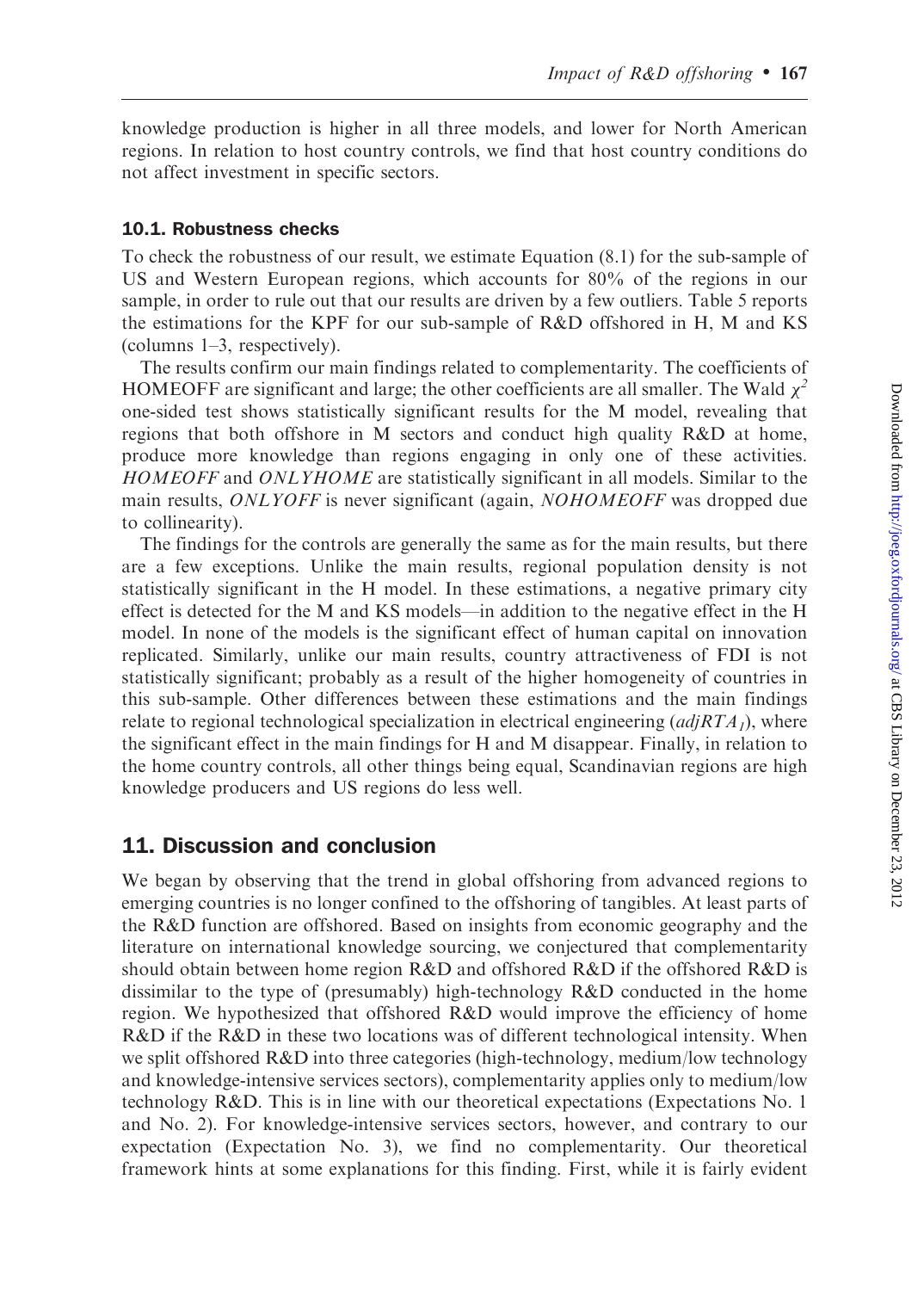|                           | Model 4                                                                            | Model 5                | Model 6               |
|---------------------------|------------------------------------------------------------------------------------|------------------------|-----------------------|
|                           | H                                                                                  | M                      | <b>KS</b>             |
| Dep. variable             | K                                                                                  | K                      | K                     |
| Explanatory               | Coef. (SE)                                                                         | Coef. (SE)             | Coef. (SE)            |
| <b>HOMEOFF</b>            | $0.779(0.254)$ ***                                                                 | $0.790(0.302)$ ***     | $0.737(0.385)*$       |
| <b>ONLYOFF</b>            | 0.457(0.363)                                                                       | $-0.475(0.446)$        | 0.583(0.591)          |
| <b>ONLYHOME</b>           | $0.391(0.109)$ ***                                                                 | $0.322(0.113)$ ***     | $0.427(0.115)$ ***    |
| Controls                  |                                                                                    |                        |                       |
| <b>DEN</b>                | $-0.078(0.048)$                                                                    | $-0.092(0.051)$ *      | $-0.092(0.051)$ *     |
| CAP                       | $-0.583(0.189)$ ***                                                                | $-0.428(0.188)$ **     | $-0.430(0.204)$ **    |
| <b>FIN SHARE</b>          | $10.12$ $(1.836)$ ***                                                              | $11.46 (1.911)$ ***    | $11.24$ $(1.915)$ *** |
| <b>INTERNATCOOP</b>       | $-0.238(0.079)$ ***                                                                | $-0.232(0.081)$ ***    | $-0.230(0.082)$ ***   |
| HK SHARE                  | 0.097(0.154)                                                                       | 0.136(0.159)           | 0.142(0.162)          |
| R&D BUS                   | $0.406 (0.079)$ ***                                                                | $0.438$ $(0.083)$ ***  | $0.405(0.083)$ ***    |
| R&D UNI                   | $-0.223(0.075)$ ***                                                                | $-0.229(0.078)$ ***    | $-0.257(0.078)$ ***   |
| <b>POP</b>                | $0.790(0.059)$ ***                                                                 | $0.853$ $(0.060)$ ***  | $0.842 (0.063)$ ***   |
| R&D FDI                   | $0.351(0.116)$ ***                                                                 | 0.018(0.113)           | $-0.162(0.171)$       |
| <b>FDI</b>                | 0.024(0.117)                                                                       | 0.016(0.121)           | 0.005(0.123)          |
| adjRTA <sub>1</sub>       | 0.275(0.212)                                                                       | 0.264(0.220)           | 0.213(0.227)          |
| adjRTA <sub>2</sub>       | $0.364$ $(0.185)$ **                                                               | $0.317(0.190)$ *       | $0.318(0.193)*$       |
| adjRTA <sub>3</sub>       | 0.198(0.261)                                                                       | 0.097(0.267)           | 0.050(0.284)          |
| adjRTA <sub>4</sub>       | $-0.184(0.261)$                                                                    | $-0.362(0.275)$        | $-0.266(0.283)$       |
| <b>BR</b>                 | 0.611(0.394)                                                                       | $-0.163(0.389)$        | $-0.159(0.757)$       |
| <b>RU</b>                 | 0.111(0.310)                                                                       | $-0.009(0.253)$        | 0.405(0.530)          |
| IN                        | $-0.146(0.219)$                                                                    | $-0.093(0.238)$        | $-0.179(0.359)$       |
| CN                        | $-0.081(0.202)$                                                                    | $-0.108(0.278)$        | 0.202(0.267)          |
| SG                        | $-0.262(0.213)$                                                                    | 0.165(0.319)           | 0.188(0.418)          |
| TW                        | 0.137(0.234)                                                                       |                        | 0.026(0.377)          |
| <b>SCAN</b>               | $0.799(0.162)$ ***                                                                 | $0.844$ $(0.165)$ ***  | $0.807(0.171)$ ***    |
| <b>US</b>                 | $-0.729(0.155)$ ***                                                                | $-0.704$ $(0.161)$ *** | $-0.724~(0.165)$ ***  |
| Constant                  | $-3.929(0.780)$ ***                                                                | $-4.599(0.791)$ ***    | $-4.416(0.834)$ ***   |
| Rho constant              | $0.237(0.042)$ ***                                                                 | $0.223$ $(0.043)$ ***  | $0.240~(0.043)$ ***   |
| Sigma constant            | $0.437 (0.023)$ ***                                                                | $0.450(0.023)$ ***     | $0.458$ $(0.024)$ *** |
| Number of obs.            | 177                                                                                | 177                    | 177                   |
|                           | Complementarity test: $HOMEOFF_{H,M,KS} \geq ONLYOFF_{H,M,KS} + ONLYHOME_{H,M,KS}$ |                        |                       |
| Wald $\chi^2$ (one-sided) | 0.03                                                                               | $6.09***$              | 0.30                  |

<span id="page-23-0"></span>Table 5. Robustness checks on subsample (US and Western European regions)

\*\*\*p < 0.01; \*\*p < 0.05; \*p < 0.10.

that high-income regions generally have a comparative advantage in R&D in the most advanced technologies, and emerging economies have a comparative advantage in R&D in medium/low technologies, it is less clear that, in the period studied, emerging economies have equal comparative advantage in software R&D and other knowledge-intensive services [\(Arora and Gambardella, 2005](#page-25-0)). Similarly, it is not a given that high-income countries are at an unambiguous disadvantage for developing these technologies. For instance, much state-of-the-art software continues to be developed in California. Secondly, it is not a given that software and other knowledge-intensive services are as straightforward to co-develop (as we have assumed) over large geographical distances as other technologies. It is possible that there is a high degree of interdependence between software and other advanced technologies when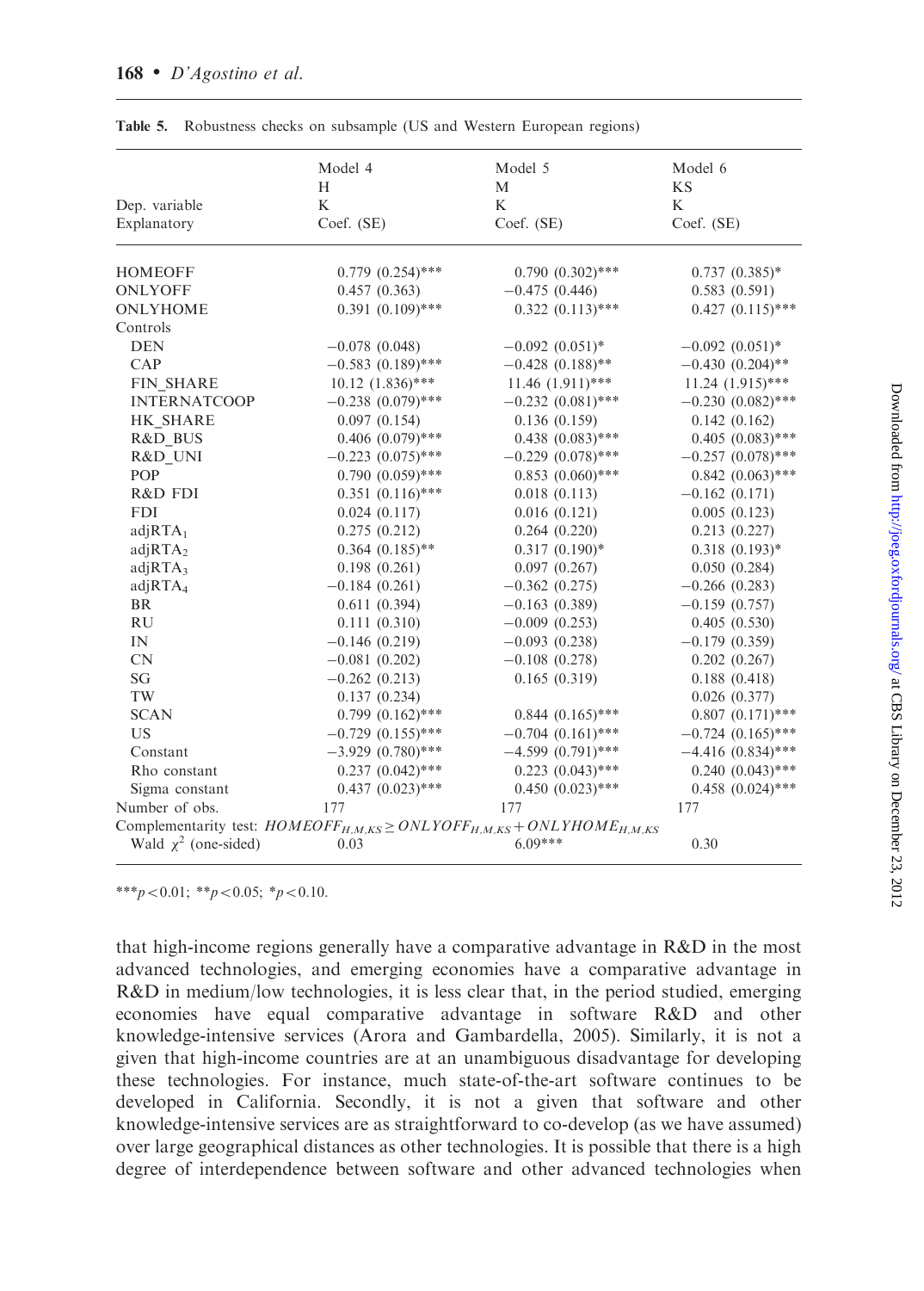these technologies are applied in the same products. This high interdependence may make geographical separation of their development activities less feasible.

Our findings have a number of implications. The first refers to the debate on whether the RSI notion is challenged by R&D offshoring. Within the economic geography literature, our results are in line with those of [Verspagen and Schoenmakers \(2004\)](#page-29-0) in the sense that, with reference to R&D offshoring in emerging countries, the tendency to perform R&D abroad implies a strengthening of the notion of RSI rather than the reverse. Similarly, within the literature on international knowledge sourcing ([Cantwell,](#page-26-0) [1995\)](#page-26-0) our findings confirm the beneficial effect of R&D internationalization on home innovative activities, including when R&D is offshored to emerging economies. For MNEs, investing in R&D in these countries improves the effectiveness of the production of knowledge in the home region. We suggest that these results are related to specialization advantages combined with reverse knowledge transfer from the emerging countries, within the more general trend towards open innovation. Another related implication concerns the 'systemic' nature of knowledge production underlined in the RSI tradition. Although in our case we addressed the issue of cross-fertilization between region-internal and region-external knowledge, our analysis complements the theoretical contribution to the economic geography literature, of [Bathelt et al. \(2004\),](#page-26-0) who argue for a combination of knowledge-related 'local buzz' and 'global pipelines' for regional development. Our findings confirm that regional development (in our case knowledge production) to some extent is dependent on the interaction between knowledge development within and outside the region.

Our analysis has a major policy implication. Policy-makers in the advanced economies are fearful of a hollowing-out effect on home R&D activity from R&D offshoring to emerging countries. However, our findings indicate that R&D offshoring in emerging countries may yield potential gains for advanced home locations. Policy-makers in high-income regions should design structural policies that take account of the international division of labour in knowledge production. From the point of view of these advanced economies, exploiting the benefits of division of labour requires vast effort and expertise in high-tech sectors within the home regions.

This study contributes to the economic geography and international business literatures; it is the first systematic investigation of the effect of offshored R&D to fast-growing emerging economies, on the level of knowledge production in advanced home regions. It advances traditional economic geography research by challenging the view that more information-intensive activities and facilities are to be found solely in advanced locations. The article contributes also to the international business research by considering the effects of reverse knowledge transfer from home-base augmenting activities in emerging economies. Finally, the study responds to a number of calls for research that combines insights from the economic geography and international business literatures ([McCann and Mudambi, 2005;](#page-28-0) [Beugelsdijk et al., 2010](#page-26-0)).

The analysis in this article has some limitations, the most important being that we cannot break down home region R&D into different classes associated with different degrees of knowledge intensity; this is only possible for offshored R&D. Such a break-down would require more detailed regional R&D statistics. Also, our analysis is only able to address the issue of in-house or captive offshoring. Future research should try to analyse the complementarity/substitutability of outsourced offshore R&D (in addition to captive offshoring). Also, our data do not allow us to analyse subgroups of technologies since we have information only on the industry of the R&D investment.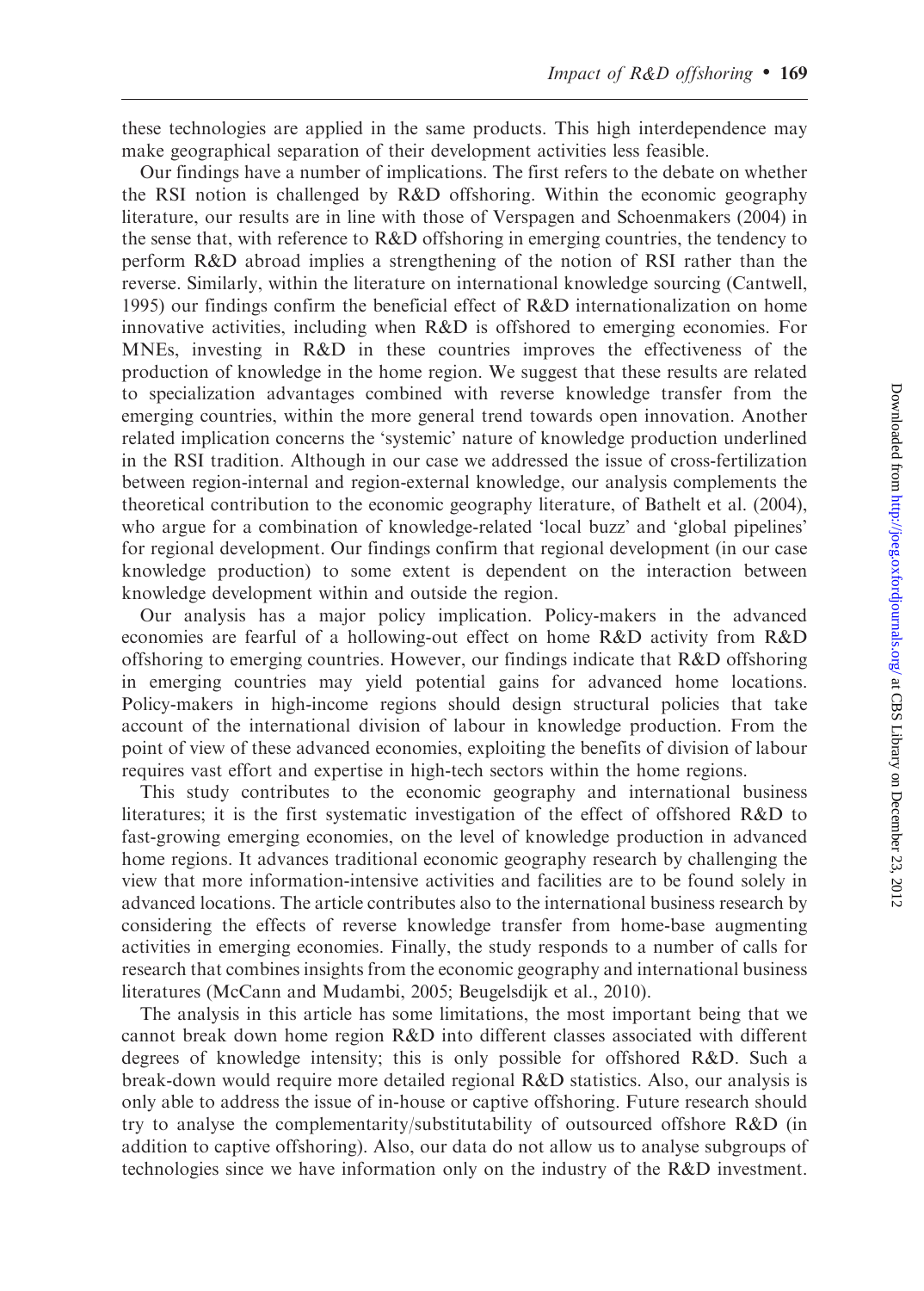<span id="page-25-0"></span>This is clearly an important area for future research. Despite these limitations, we hope that this article will prompt more research on the relationship between regional and extra-regional knowledge production.

### Acknowledgements

This article has greatly benefited from suggestions and comments made by Editor Neil Wrigley and two anonymous reviewers. The authors gratefully acknowledge comments from participants in the 2009 EIBA Conference, 2010 DRUID Winter Conference, 2010 DIME Stresa Conference, 2010 DRUID Summer Conference, 2010 International Schumpeter Society Conference and seminars at Bocconi University, Carlos III Madrid and Tohoku Business School.

# Funding

This work was supported by the MIUR PRIN project 'The Impact of Offshoring on the Italian Innovation System' 2007–2009 (2007CFABCS\_002). K. Laursen acknowledges financial support from the Danish Council for Independent Research, Social Sciences (09-068739).

# **References**

- Acs, Z. J., Anselin, L., Varga, A. (2002) Patents and innovation counts as measures of regional production of new knowledge. Research Policy, 31: 1069–1085.
- Amin, A., Cohendet, P. (2005) Geographies of knowledge formation in firms. Industry & Innovation, 12: 465–486.
- Andersson, U., Forsgren, M., Holm, U. (2002) The strategic impact of external networks: subsidiary performance and competence development in the multinational corporation. Strategic Management Journal, 23: 979–996.
- Anselin, L. (1988) Spatial Econometrics: Methods and Models. Dordrecht: Kluwer Academic Publishers.
- Anselin, L., Varga, A., Acs, Z. (1997) Local geographic spillovers between university research and high technology innovations. Journal of Urban Economics, 42: 422–448.
- Anselin, L., Varga, A., Acs, Z. J. (2000) Geographic and sectoral characteristics of academic knowledge externalities. Papers in Regional Science, 79: 435–443.
- Arora, A. (1996) Testing for compiementarities in reduced form regressions. Economics Letters, 50: 51–55.
- Arora, A., Gambardella, A. (1990) Complementarity and external linkages: the strategies of the large firms in biotechnology. Journal of Industrial Economics, 38: 361–379.
- Arora, A., Gambardella, A. (eds) (2005) From Underdogs to Tigers: The Rise and Growth of the Software Industry in Brazil, China, India, Ireland, and Israel. Oxford: Oxford University Press.
- Arundel, A., Kabla, I. (1998) What percentage of innovations are patented? empirical estimates for European firms. Research Policy, 27: 127–141.
- Asheim, B., Gertler, M. S. (2005) The geography of innovation: regional innovation systems. In J. Fagerberg, D. C. Mowery, R. R. Nelson (eds) The Oxford Handbook of Innovation, pp. 291–317. Oxford: Oxford University Press.
- Asheim, B. T. (1996) Industrial districts as 'learning regions': a condition for prosperity. European Planning Studies, 4: 379–400.
- Athey, S., Stern, S. (1998) An empirical framework for testing theories about complementarities in organizational design. NBER Working Paper 6600.
- Athreye, S., Cantwell, J. (2007) Creating competition?: Globalisation and the emergence of new technology producers. Research Policy, 36: 209–226.
- Audretsch, D. B., Feldman, M. P. (1996) R&D spillovers and the geography of innovation and production. The American Economic Review, 86: 630–640.
- Baptista, R., Swann, P. (1998) Do firms in clusters innovate more? Research Policy, 27: 525–540.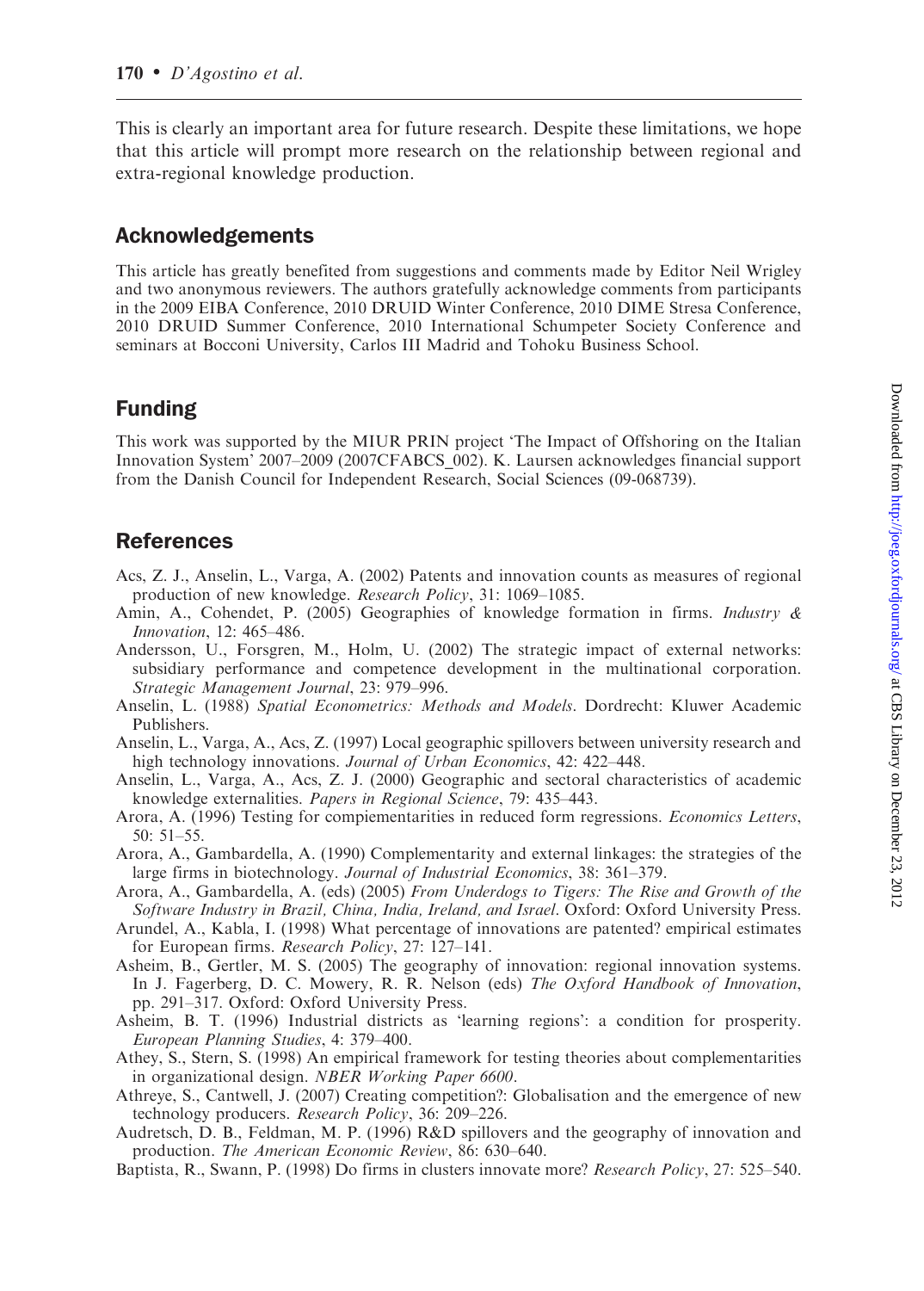- <span id="page-26-0"></span>Bathelt, H., Malmberg, A., Maskell, P. (2004) Clusters and knowledge: local buzz, global pipelines and the process of knowledge creation. Progress in Human Geography, 28: 31–56.
- Beaudry, C., Breschi, S. (2003) Are firms in clusters really more innovative? Economics of Innovation and New Technology, 12: 325–342.
- Beausang, F. (2004) Outsourcing and the internationalization of innovation. Working Paper #18. Paris: The American University of Paris.
- Belderbos, R., Sleuwaegen, L. (2007) Intellectual assets and international investment: a stocktaking of the evidence. Report to the OECD Investment Committee DAF/INV/ WD(2007)6. Paris: OECD.
- Beugelsdijk, S., McCann, P., Mudambi, R. (2010) Introduction: place, space and organization: economic geography and the multinational enterprise. Journal of Economic Geography, 10: 485–493.
- Bode, E. (2004) The spatial pattern of localized R&D spillovers: an empirical investigation for Germany. Journal of Economic Geography, 4: 43–64.
- Braczyk, H.-J., Cooke, P., Heidenreich, M. (1998) Regional Innovation Systems: The Role of Governance in a Globalised World. London: Routledge.
- Brusoni, S., Prencipe, A. (2001) Unpacking the black box of modularity: technologies, products and organizations. Industrial and Corporate Change, 10: 179–205.
- Bulte, C. V. D., Moenaert, R. K. (1998) The effects of R&D team co-location on communication patterns among R&D, marketing, and manufacturing. Management Science, 44: S1–S18.
- Cantwell, J. (1989) Technological Innovation and Multinational Corporations. Oxford: Basil Blackwell.
- Cantwell, J. (1995) The globalisation of technology: what remains of the product cycle model? Cambridge Journal of Economics, 19: 155–174.
- Cantwell, J., Iammarino, S. (2001) EU regions and multinational corporations: change, stability and strengthening of technological comparative advantages. Industrial and Corporate Change, 10: 1007–1037.
- Cantwell, J., Santangelo, G. D. (1999) The frontier of international technology networks: sourcing abroad the most highly tacit capabilities. *Information Economics and Policy*, 11: 101–123.
- Cassiman, B., Veugelers, R. (2006) In search for complementarity in the innovation strategy: internal R&D and external knowledge acquisition. *Management Science*, 52: 68–82.
- Chen, S.-H. (2004) Taiwanese IT firms' offshore R&D in China and the connection with the global innovation network. Research Policy, 33: 337–349.
- Chesbrough, H. (ed.) (2003) Open Innovation: The New Imperative for Creating and Profiting from Technology. Boston: Harvard Business School Press.
- Cooke, P. (2005) Regionally asymmetric knowledge capabilities and open innovation: exploring 'Globalisation 2'-A new model of industry organisation. Research Policy, 34: 1128–1149.
- Cooke, P., Uranga, G. M., Etxebarria, G. (1997) Regional innovation systems: Institutional and organisational dimensions. Research Policy, 26: 475–491.
- Crescenzi, R., Rodriguez-Pose, A., Storper, M. (2007) The territorial dynamics of innovation: A Europe United States comparative analysis. Journal of Economic Geography, 7: 673–709.
- Doh, J. P. (2005) Offshore outsourcing: implications for international business and strategic management theory and practice. Journal of Management Studies, 42: 695–704.
- Dunning, J. (1977) Trade, location of economic activity and the multinational enterprise. In B. Ohlin, P.-O. Hesselborn, P. M. Wijkman (eds) The International Allocation of Economic Activity, pp. 395–418. London: Macmillan.
- Ennen, E., Richter, A. (2010) The whole is more than the sum of its parts: or is it? A review of the empirical literature on complementarities in organization. Journal of Management, 36: 207–233.
- EUROSTAT, (2006) High-Technology Manufacturing and Knowledge-Intensive Services Sectors. Luxembourg: EUROSTAT.
- Feldman, M. P. (1994) Knowledge complementarity and innovation. *Small Business Economics*, 6: 363–372.
- Feldman, M. P. (2003) The locational dynamics of the US Biotech Industry: knowledge externalities and the anchor hypothesis. Industry & Innovation, 10: 3111–3329.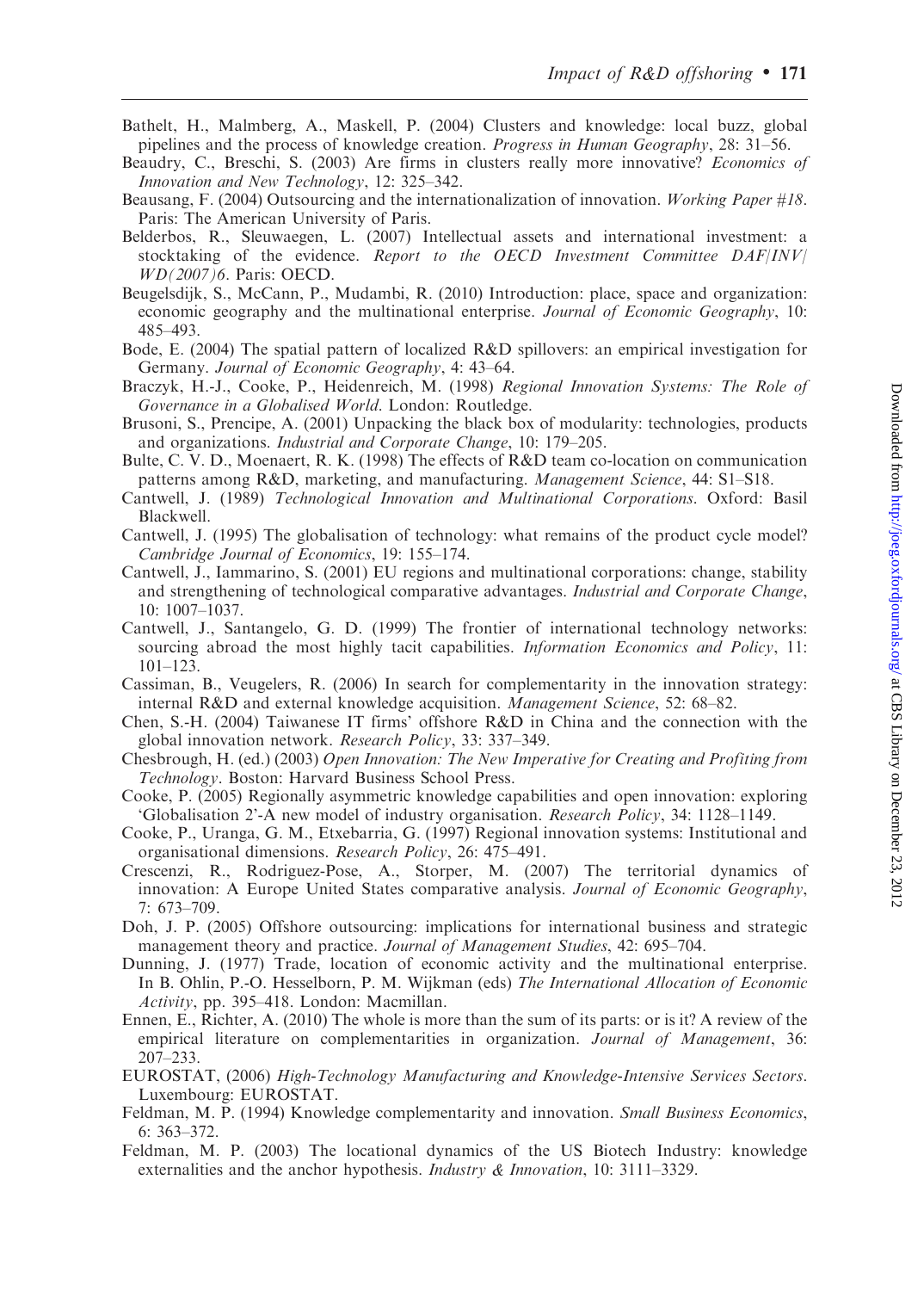- <span id="page-27-0"></span>Fifarek, B. J., Veloso, F. M. (2010) Offshoring and the global geography of innovation. Journal of Economic Geography, 10: 559–578.
- Forsgren, M., Holm, U., Johanson, J. (2005) Managing the Embedded Multinational A Business Network View. Cheltenham: Edward Elgar.
- Freeman, C. (1987) Technology Policy and Economic Performance: Lessons from Japan. London: Pinter.
- Frenken, K., Van Oort, F., Verburg, T. (2007) Related variety, unrelated variety and regional economic growth. Regional Studies, 41: 685–697.
- Fritsch, M., Slavtchev, V. (2011) Determinants of the efficiency of regional innovation systems. Regional Studies, 45: 905–918.
- Gertler, M. S. (2003) Tacit knowledge and the economic geography of context, or The undefinable tacitness of being (there). Journal of Economic Geography, 3: 75–99.
- Ghoshal, S., Korine, H., Szulanski, G. (1994) Interunit communication in multinational corporations. Management Science, 40: 96–110.
- Griliches, Z. (1979) Issues in assessing the contribution of R&D to productivity growth. Bell Journal of Economics, 10: 92–116.
- Hatzichronoglou, T. (1997) Revision of the High-Technology Sector and Product Classification. Paris: OECD Publishing.
- Howells, J. (1995) Going global: the use of ICT networks in research and development. Research Policy, 24: 169–184.
- Iammarino, S., McCann, P. (2006) The structure and evolution of industrial clusters: transactions, technology and knowledge spillovers. Research Policy, 35: 1018–1036.
- Jaffe, A. (1989) Real effects of academic research. American Economic Review, 79: 957–970.
- Jaffe, A., Trajtenberg, M., Henderson, R. (1993) Geographic localization of knowledge spillover as evidenced by patent citations. The Quarterly Journal of Economics, 108: 577–598.
- Kedia, B. L., Mukherjee, D. (2008) Understanding offshoring: a research framework based on disintegration, location and externalization advantages. Journal of World Business, 44(3): 250–261.
- Khan, M., Dernis, H. (2006) Global overview of innovative activities from the patent indicators perspective. OECD Science, Technology and Industry Working Papers, 2006/3.
- Kogut, B. (1985) Designing global strategies: comparative and competitive value added chains. Sloan Management Review, 26: 15–28.
- Kotabe, M. (1990) The relationship between offshore sourcing and innovativeness of U.S. multinational firms: an empirical investigation. Journal of International Business Studies, 21: 623–638.
- Kotabe, M., Murray, J. Y. (2003) Global sourcing strategy and sustainable competitive advantage. Industrial Marketing Management, 33: 7–14.
- Kotabe, M., Parente, R., Murray, J. Y. (2007) Antecedents and outcomes of modular production in the Brazilian automobile industry: a grounded theory approach. Journal of International Business Studies, 38: 84–106.
- Lall, S. (2003) Indicators of the relative importance of IPRs in developing countries. Research Policy, 32: 1657–1680.
- Laursen, K., Masciarelli, F., Prencipe, A. (2012) Regions matter: how localized social capital affect innovation and external knowledge use. Organization Science, 23: 177–193.
- Le Bas, C., Sierra, C. (2002) Location versus home country advantages' in R&D activities: some further results on multinationals' locational strategies. Research Policy, 31: 589–609.
- Lehto, E. (2007) Regional impact of research and development on productivity. Regional Studies, 41: 623–638.
- Lewin, A. Y., Massini, S., Peeters, C. (2009) Why are companies offshoring innovation? The emerging global race for talent. Journal of International Business Studies, 40: 901–925.
- Lokshin, B., Carree, M. A., Belderbos, R. (2011) A note on testing for complementarity and substitutability in the case of multiple practices. Journal of Productivity Analysis, 35: 263–269.
- Lundvall, B.-Å. (1992) National Systems of Innovation: Towards a Theory of Innovation and Interactive Learning. London: Pinter.
- Mancinelli, S., Mazzanti, M. (2009) Innovation, networking and complementarity: evidence on SME performances for a local economic system in North-Eastern Italy. Annals of Regional Science, 43: 567–597.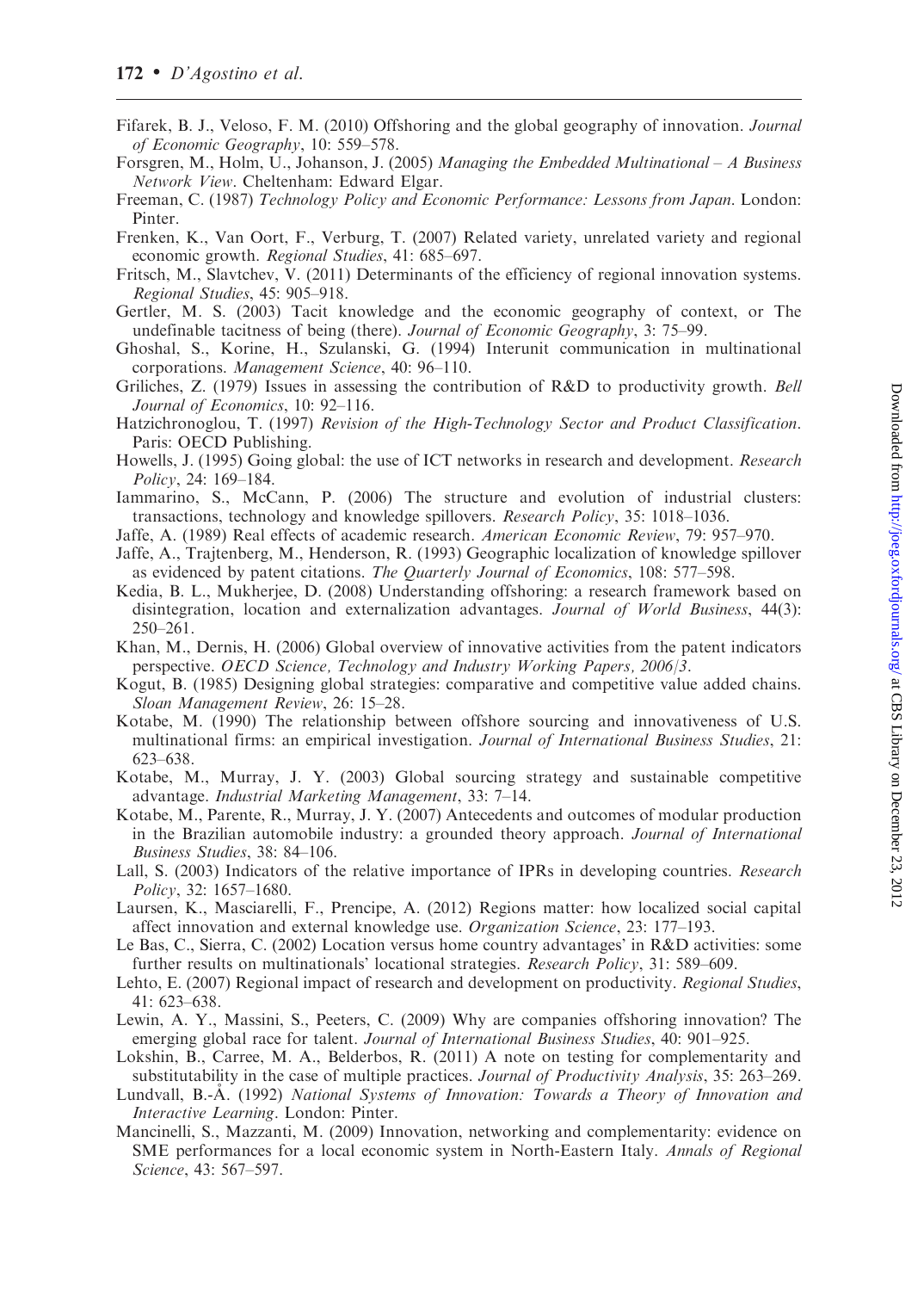- <span id="page-28-0"></span>Manning, S., Massini, S., Lewin, A. Y. (2008) A dynamic perspective on next-generation offshoring: the global sourcing of science and engineering talent. Academy of Management Perspectives, 22: 35–54.
- Mansfield, E., Romeo, A. (1984) Reverse transfers of technology from overseas subsidiaries to American firms. IEEE Transactions on Engineering Management, 31: 122–127.
- Maraut, S., Dernis, H., Webb, C., Spiezia, V., Guellec, D. (2008) The OECD REGPAT Database: A Presentation. OECD Science, Technology and Industry Working Papers. 2008/2. doi: 10.1787/241437144144.
- McCann, P., Mudambi, R. (2005) Analytical differences in the economics of geography: the case of the multinational firm. Environment and Planning A, 37: 1857–1876.
- Milgrom, P., Roberts, J. (1990) Rationalizability, learning, and equilibrium in games with strategic complementarities. Econometrica, 58: 1255–1277.
- Milgrom, P., Roberts, J. (1995) Complementarities and fit strategy, structure, and organizational change in manufacturing. Journal of Accounting and Economics, 19: 179–208.
- Miravete, E., Pernias, J. (2006) Innovation complementarity and scale of production. Journal of Industrial Economics, 54: 1–29.
- Mohnen, P., Roller, L.-H. (2005) Complementarities in innovation policy. European Economic Review, 49: 1431–1450.
- Moreno, R., Paci, R., Usai, S. (2005) Spatial spillovers and innovation activity in European regions. Environment and Planning, 37: 1793–1812.
- Morgan, K. (2004) The exaggerated death of geography: learning, proximity and territorial innovation systems. Journal of Economic Geography, 4: 3–21.
- Mudambi, R. (2008) Location, control and innovation in knowledge-intensive industries. Journal of Economic Geography, 8: 699–725.
- Mudambi, R., Navarra, P. (2004) Is knowledge power? Knowledge flows, subsidiary power and rent-seeking within MNCs. Journal of International Business Studies, 35: 385–406.
- Narula, R., Hagedoorn, J. (1999) Innovating through strategic alliances: moving towards international partnerships and contractual agreements. Technovation, 19: 283–294.
- Nesta, L., Saviotti, P. P. (2005) Coherence of the knowledge base and the firm's innovative performance: evidence from the U.S. Pharmaceutical Industry. Journal of Industrial Economics, 53: 123–142.
- O´ hUallacha´in, B., Leslie, T. F. (2007) Rethinking the regional knowledge production function. Journal of Economic Geography, 7: 737–752.
- OECD, (2008) Territorial Grid of OECD Member Countries, OECD Public Governance and Territorial Development Directorate.
- Paci, R., Usai, S. (2009) Knowledge flows across European regions. The Annals of Regional Science, 43: 669–690.
- Patel, P., Vega, M. (1999) Patterns of internationalisation of corporate technology: location vs. home country advantages. *Research Policy*, 28: 145–155.
- Porter, M. E. (1990) The Competitive Advantage of Nations. New York: Free Press.
- Quinn, J. B. (1992) Intelligent Enterprise: A Knowledge and Service Based Paradigm for Industry. New York: Free Press.
- Rabbiosi, L. (2011) Subsidiary roles and reverse knowledge transfer: an investigation of the effects of coordination mechanisms. Journal of International Management, 17: 97–113.
- Ramamurti, R. (2004) Developing countries and MNEs: extending and enriching the research agenda. Journal of International Business Studies, 35: 277–283.
- Rodríguez-Pose, A., Crescenzi, R. (2008) Research and development, spillovers, innovation systems, and the genesis of regional growth in Europe. Regional Studies, 42: 51–67.
- Santangelo, G. D. (2002) The regional geography of corporate patenting in information and communications technology (ICT): domestic and foreign dimension. Regional Studies, 36: 495–514.
- Scherer, F. M. (1983) The propensity to patent. *International Journal of Industrial Organization*, 1: 107–128.
- Schmoch, U. (2008) Conception of a technology classification for country comparisons. Final Report to the World Intellectual Property Organisation (WIPO). Karlsruhe: Fraunhofer Institute for Systems and Innovation Research.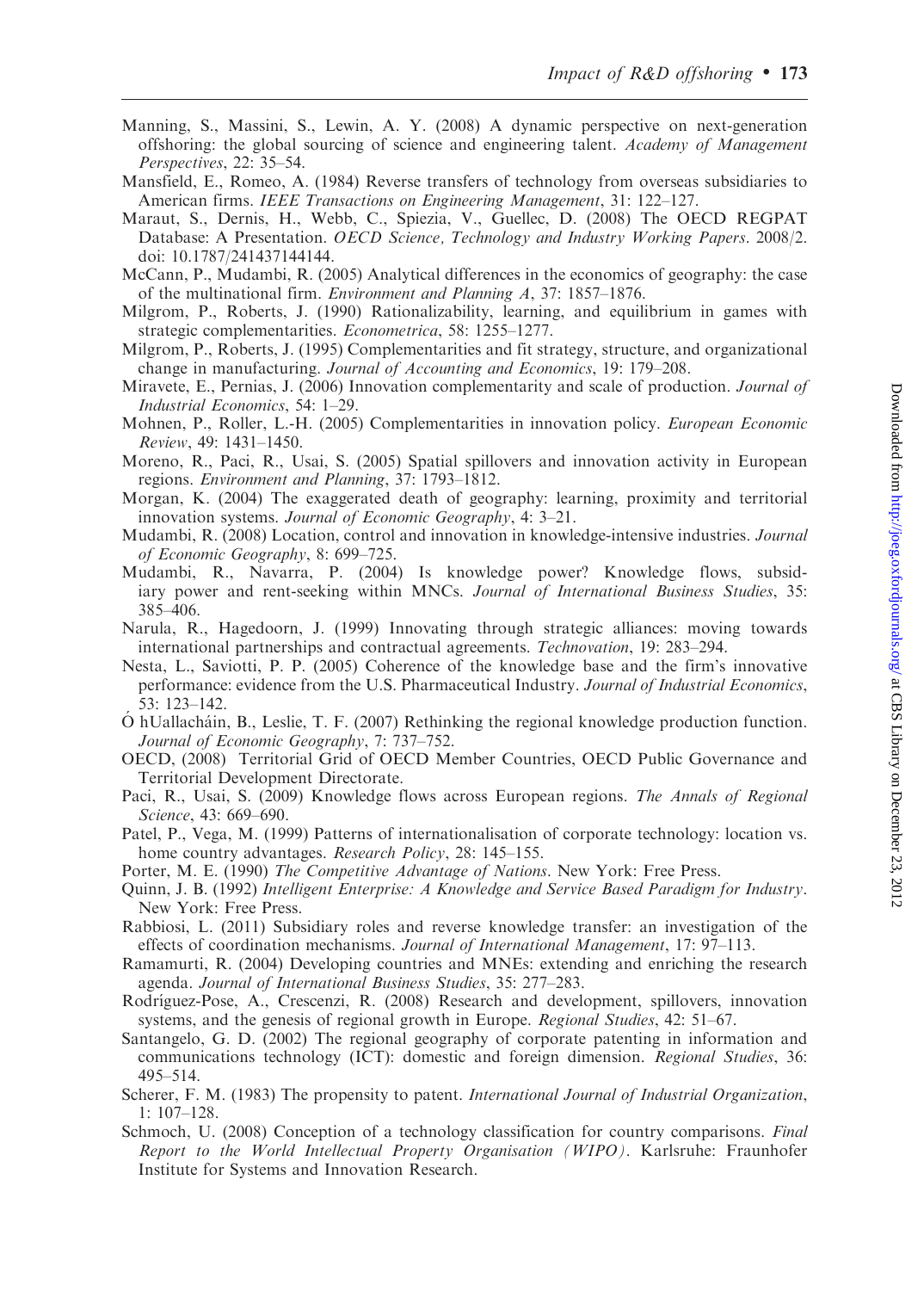- <span id="page-29-0"></span>Sterlacchini, A. (2008) R&D, higher education and regional growth: Uneven linkages among European regions. Research Policy, 37: 1096–1107.
- Stopford, J. J., Wells, L. T. (1972) Managing the Multinational Organisation of the Firm and Overlap of Subsidiaries. New York: Basic Books.
- Tan, J. (2006) Growth of industry clusters and innovation: lessons from Beijing Zhongguancun Science Park. Journal of Business Venturing, 21: 827–850.
- Teece, D. J. (1987) Capturing value from technological innovation: integration, strategic partnering, and licensing decisions. In B. R. Guile, H. Brooks (eds) Technology and Global Industry. Washington, D.C.: National Academy Press.
- Topkis, D. M. (1978) Minimizing a submodular function on a lattice. Operations Research, 26: 305–321.
- Trefler, D. (2005) Service offshoring: threats and opportunities. Brookings Trade Forum, vol. 2005. 35–73.
- UNCTAD, (2005) World Investment Report. TNCs and the Internationalization of R&D. Geneva: United Nations.
- UNCTAD, (2008) FDI/TNC Database.
- Usai, S. (2011) The geography of inventive activities in OECD regions. Regional Studies, 45: 711–731.
- Verspagen, B., Schoenmakers, W. (2004) The spatial dimension of patenting by multinational firms in Europe. Journal of Economic Geography, 4: 23–42.
- von Hippel, E. (1988) The Sources of Innovation. New York: Oxford University Press.
- Zhao, M. (2006) Conducting R&D in countries with weak intellectual property rights protection. Management Science, 52: 1185–1199.

# Appendix A

The OECD members are: Australia, Austria, Belgium, Canada, Czech Republic, Denmark, Finland, France, Germany, Greece, Hungary, Iceland, Ireland, Italy, Japan, South Korea, Luxemburg, Mexico, the Netherlands, New Zealand, Norway, Poland, Portugal, Slovak Republic, Spain, Sweden, Switzerland, Turkey, UK and USA. Because of missing regional data we excluded Japan, Turkey, Mexico, Iceland, Denmark, Switzerland, New Zealand, Poland and Portugal, and nine regions (two Canadian regions, two Spanish autonomous regions and the Canary Islands, two Italian autonomous provinces and Alaska and Hawaii in USA).

### Appendix B

The Nomenclature of Territorial Units for Statistics (NUTS, from the French 'nomenclature d'unités territoriales statistiques') was developed by the EU to enable a uniform geographical breakdown for statistical and policy-making purposes. NUTS comprises three levels. NUTS divisions do not always correspond to national administrative divisions. REGPAT TL classification relies on the July 2007 NUTS version. However, differences exist between TL and NUTS regions for some EU countries. Since Belgium, Greece and the Netherlands are small countries, the NUTS 2 level corresponds to TL3. For the UK, NUTS 1 corresponds to TL2. For Denmark, which has no NUTS two divisions, TL2 corresponds to the TL3/NUTS3 regions.